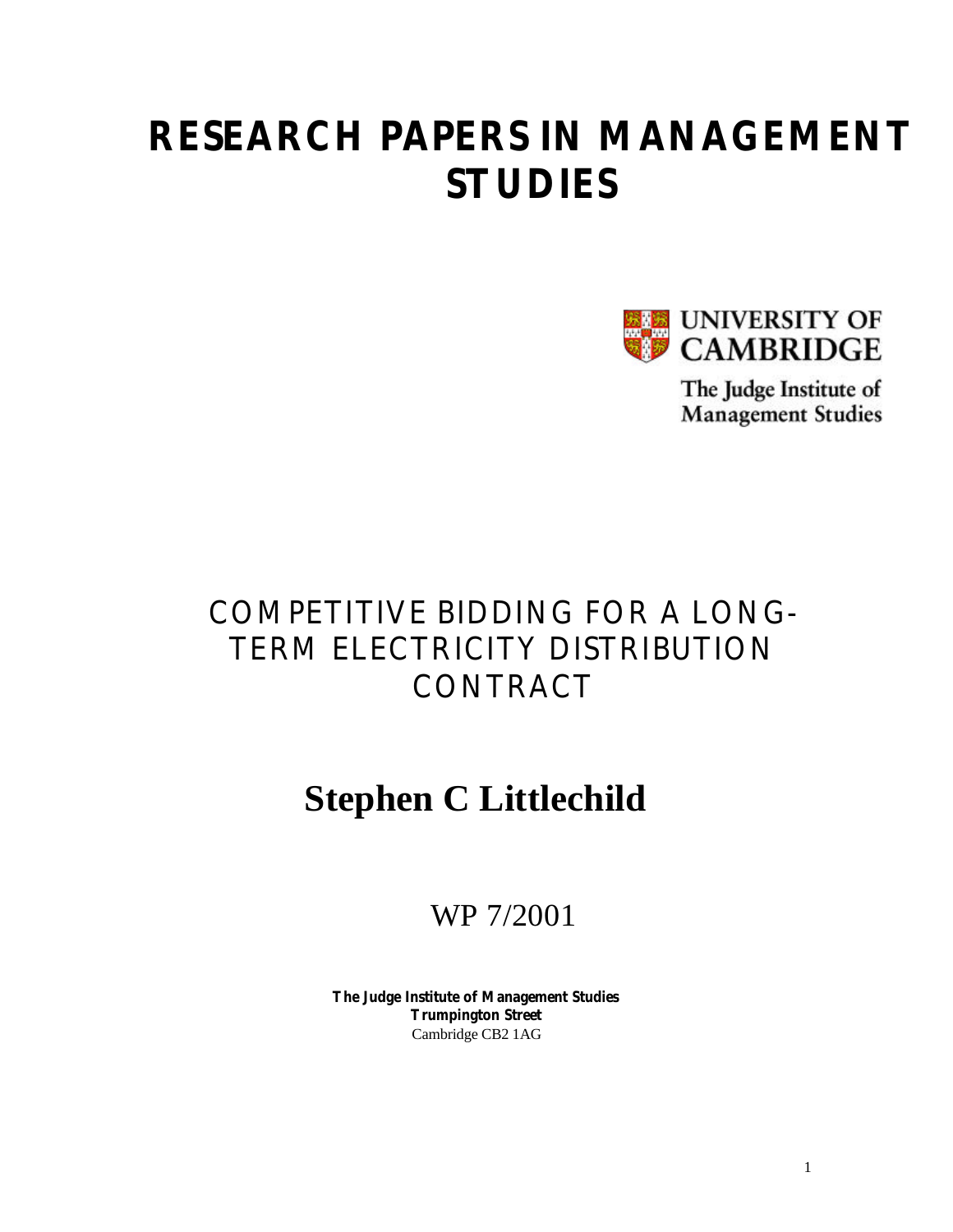# **Competitive Bidding for a Long-term Electricity Distribution Contract**

# **Stephen C Littlechild**

# **ABSTRACT**

Demsetz (1968) advocated competitive bidding as a replacement for natural monopoly regulation. Williamson (1976) and Goldberg (1976) argued that these problems of natural monopoly regulation are inherent in long-term investment under uncertainty, and that both long-term and short-term franchising contracts may be more problematic than regulation. Williamson illustrated this argument with the problems experienced in bidding to provide cable TV in Oakland. London Underground recently put out to tender a long-term (thirty-year) contract for the operation, maintenance, repair and renewal of its electricity distribution network. The evidence of this contract suggests that competitive bidding to provide a natural monopoly service is feasible and advantageous. The problems in the Oakland CATV case were not encountered. However, the contract involves considerable resources to formulate and monitor, and envisages repeated modifications and additional works. The possibility of competitive contracting to replace or supplement utility network regulation deserves further consideration.

Keywords: Franchise bidding, contracting out, natural monopoly, electricity, regulation, Public Finance Initiative

**Addresses for correspondence**

Professor Stephen C Littlechild

l

The Judge Institute of Management Studies White House University of Cambridge The Green Trumpingdon Street Tanworth-in-Arden Cambridge CB2 1AG Solihull, W Mids B934 5AL UK UK Email: s.littlechild@jims.cam.ac.uk sclittlechild@tanworth.mercianet.co.uk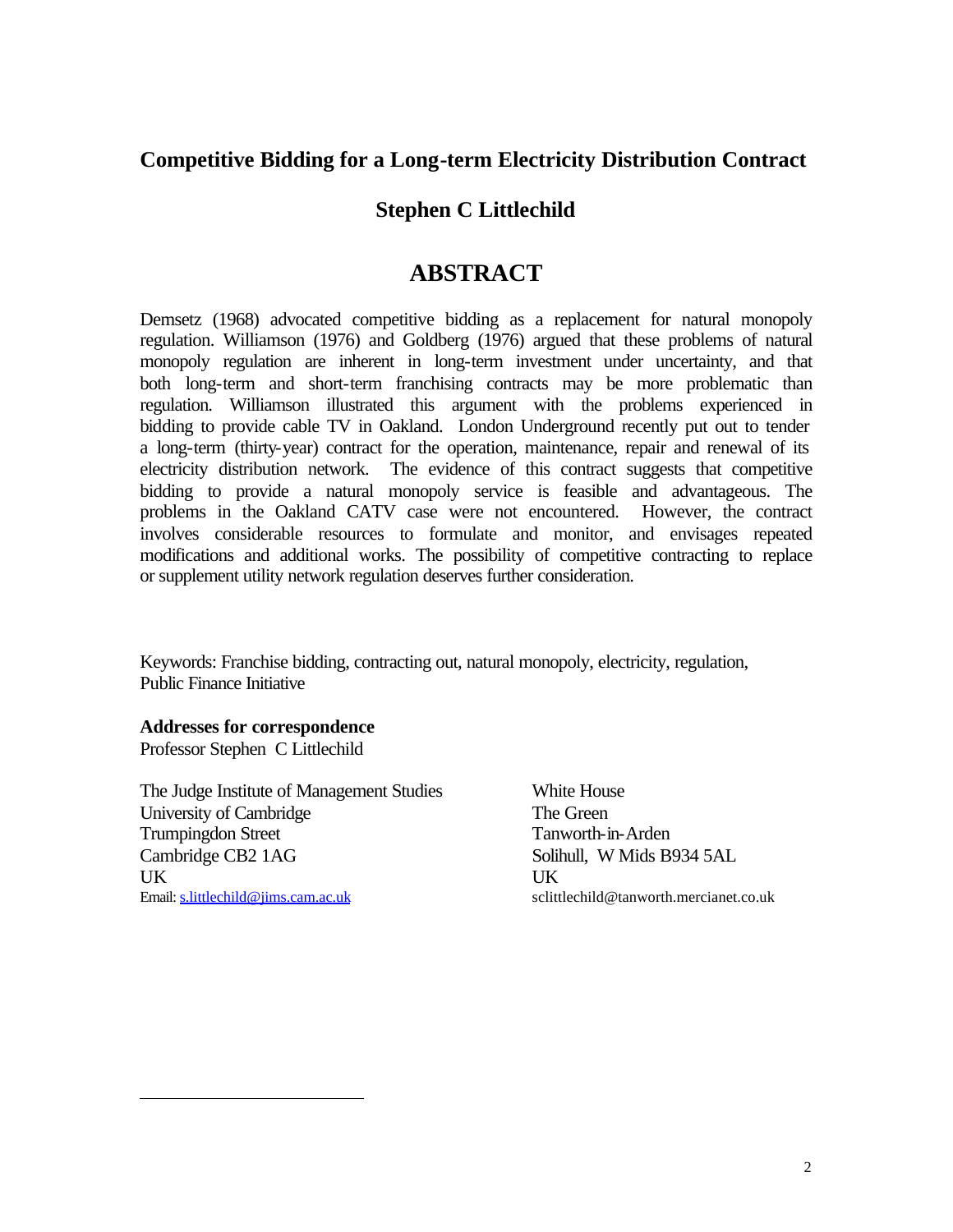# **Executive Summary**

Following criticism of traditional US rate of return regulation of natural monopolies, Demsetz (1968) advocated competitive bidding as a replacement for such regulation. Williamson (1976) and Goldberg (1976) argued that the problems of natural monopoly regulation are inherent in long-term investment under uncertainty, and that franchising contracts may be more problematic than regulation. This latter view seems to have been broadly accepted by economists. In the UK, privatisation of the utilities has already opened up services across the networks to competition, and incentive regulation (the RPI-X approach) has increased efficiency of the networks themselves. There is now increasing interest in exploring ways of introducing competition into the provision of these networks.

This paper examines a recent case of bidding for a long-term contract to run an electricity distribution network. London Underground, as a public sector organisation, was unable to get adequate government funding for the renewal of its system. It decided to put this work out to tender under the Private Finance Initiative (PFI). In 1998 it signed a thirtyyear contract with Seeboard Powerlink for the operation, maintenance, repair and renewal of its electricity distribution network. It chose a long duration for the contract to ensure proper long-term provision of service, and to secure lower costs and less uncertainty, not least for transferring staff, than repeated short-term contracts would provide. Rate of return regulation and RPI-X approaches would not have been attractive to London Underground since they would not have reduced uncertainty, nor provided sufficient risk transfer to justify use of the PFI.

To be accepted, a PFI contract has to transfer most risk to the Contractor. In this instance the Contractor was responsible for designing and implementing the future investment programme to a greater extent than would otherwise have been the case. London Underground minimised its quality and price risks by careful design of the tender process and of the contract itself, including by liquidated damages for failure to provide the service. In addition the bulk of its Power System staff transferred to the Contractor, while the remainder stayed to monitor performance. Seeboard reduced its own risk by thorough due diligence to satisfy itself about the state of the initial assets and by transferring, capping or insuring against other risks.

Williamson illustrated his concerns about franchising by reference to the difficult experience of franchise bidding for CATV in Oakland California. In many respects the London Underground experience has been the opposite. The initial award criterion was not artificial or obscure, and the resulting competition was effective. Concerns about divergences between price and cost do not seem to loom large, either initially or prospectively. The quality standards were well defined and London Underground's remaining staff was well able to monitor them. There was no evidence of political issues dominating the process, or of "buying in" by the winning bidder. The contract incorporated a significant set of obligations to ensure, as far as reasonably possible, that at the end of the contract another company could take over and operate the assets.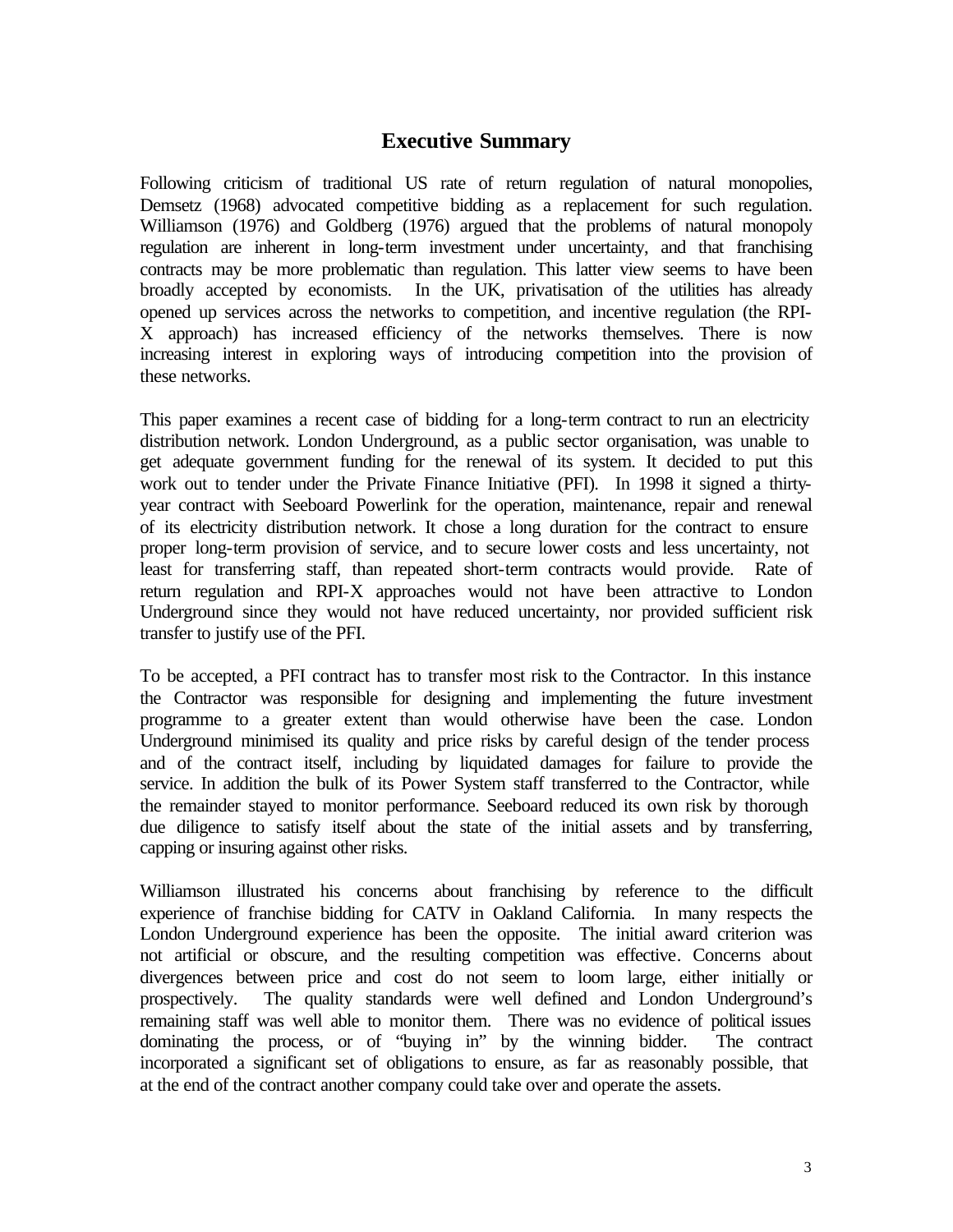The evidence of this contract suggests that the arguments of Demsetz, Williamson and Goldberg all have merit. As Demsetz argued, competitive bidding to provide a natural monopoly service is feasible. Although Williamson was sceptical of franchise bidding in general, he acknowledged that there are probably circumstances where it is advantageous. Electricity distribution services for London Underground appear to be one such case. However, the contract involves considerable resources to formulate and monitor, and envisages repeated modifications and additional works to deal with the development of London Underground's main railway business. In important part it is what Goldberg called an administered contract, but it is different from a regulatory one. Whether and in what form long-term or short-term contracting could and should be used to replace or supplement the present framework for utility network regulation needs and deserves further consideration.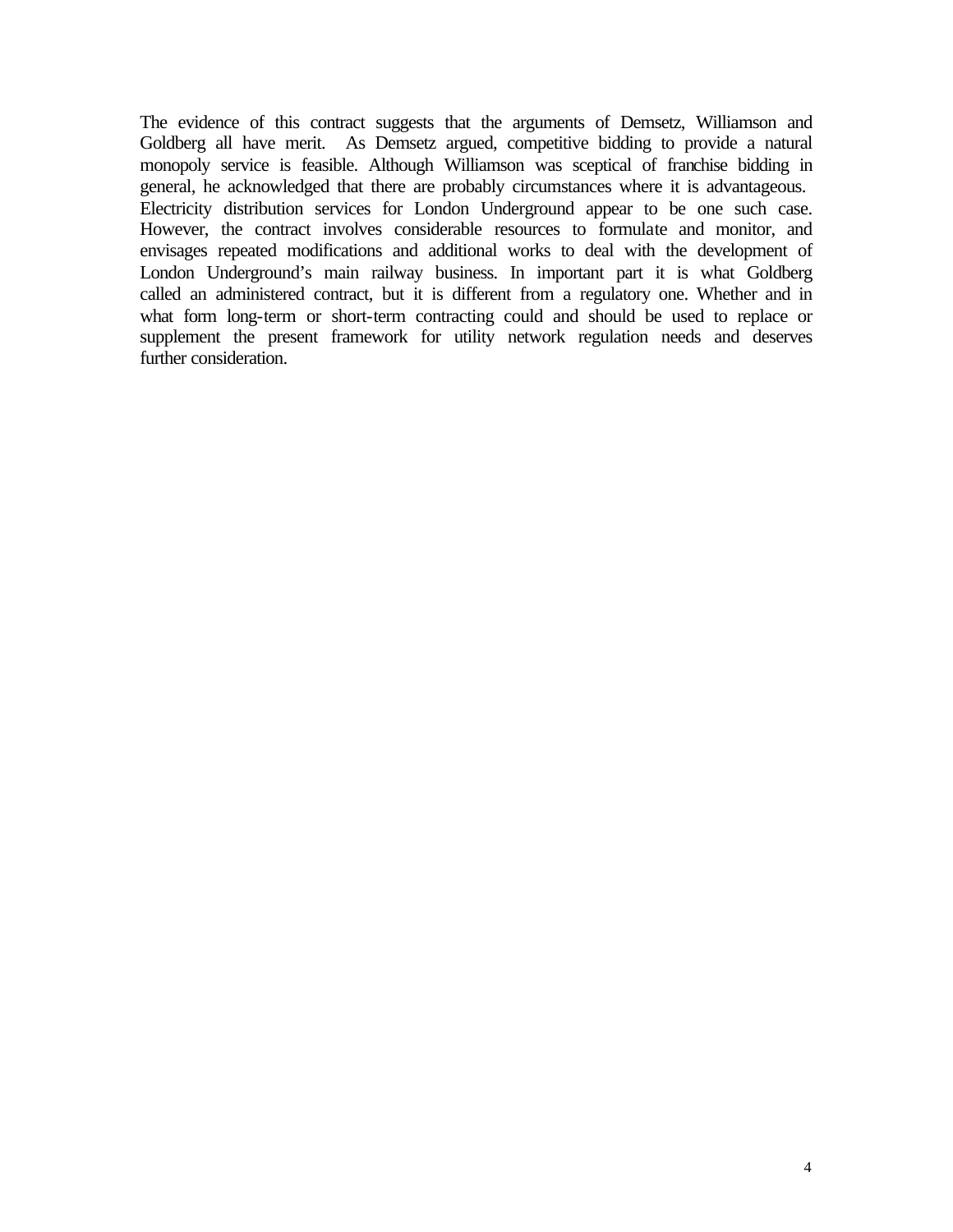# **1. INTRODUCTION**

During the 1960s there was active discussion of the alleged inadequacies of US public utility regulation. There were concerns that it was ineffective or had undesirable sideeffects. For example, rate of return regulation provided inadequate incentive to reduce operating costs and could encourage over-investment in capacity<sup>2</sup>. . Using Edwin Chadwick's analogy of competition for the market where competition within the market was not possible, Demsetz proposed that utility regulation could be replaced by bidding to supply the market at lowest price<sup>3</sup>. In this way the restraint of the market would be substituted for that of the regulatory commission. In his view, "the rivalry of the open market place disciplines more effectively than do the regulatory processes of the commission."

Williamson<sup>4</sup> and Goldberg<sup>5</sup> later argued that such an approach would have other problems of its own, for example in terms of exposure to risk and the costs of contracting to deal with uncertainty and changing circumstances. Williamson illustrated this by the difficult experience of franchise bidding for CATV in Oakland, California. Godlberg argued that many of the problems associated with regulation lie in what is being regulated, not in the act of regulation itself. While not ruling out franchising with longterm or short-term contracts, Williamson and Goldberg suggested that rate of return regulation, despite its limitations, might be on balance the most efficient way to deal with the problems posed by long term monopolistic utility investments in the face of uncertainty.

Subsequent empirical work by Zupan suggests that the Oakland experience was not typical of franchising bidding for cable TV, and that the system has worked quite well.<sup>6</sup> However, the Williamson-Goldberg view seems to have prevailed, at least in the economics literature. Many distinguished writers on regulation simply do not discuss the concept of competition for the market or franchise bidding with respect to utility

 2 E.g. H Averch and L Johnson, "The Firm under Regulatory Constraint", *American Economic Review*, Vol. 52, 1962, pp. 1052-69, and many other papers.

<sup>&</sup>lt;sup>3</sup> Demsetz actually mentioned two possible arrangements. "A franchise system that awarded the franchise [to serve a particular market area] to that company which seemed to offer the best price-quality package would be one that allowed market competition between bidding rivals to determine that package.… An alternative arrangement would be public ownership of the distribution system…. The system could then be installed by the bidder offering to do the specified job at the lowest price. Again the market is substituted for the regulatory commission." H Demsetz, "Why Regulate Utilities?" *Journal of Law and Economics*, Vol. 11, April 1968, pp. 55-66, at p. 63. Foster has claimed that a Liberal MP James Morrison had the essential idea before Chadwick. C D Foster, *Privatization, Public Ownership and the Regulation of Natural Monopoly*, Oxford UK and Cambridge USA: Blackwell, 1992, at fn. 36 p. 39. <sup>4</sup> O E Williamson, "Franchise bidding for natural monopolies – in general and with respect to CATV", *The Bell Journal of Economics*,

Volume 7, Number 1, Spring 1976, pp. 73-104. Reprinted in Oliver E Williamson and Scott E Masten (eds.), *The Economics of Transaction Costs*, Cheltenham, UK and Northampton, MA: Edward Elgar Publishing Ltd, 1999, pp. 406-37.

<sup>5</sup> V Goldberg, "Regulation and Administered Contracts", *The Bell Journal of Economics*, Vol. 7, Number 2, Autumn 1976, pp. 426- 48. Reprinted in Williamson and Masten, *op. cit.*, pp. 438-60.<br><sup>6</sup> "Ex ante competition for franchise awards as well as the informal and formal rate control mechanisms possessed by most local

franchisors appear to be quite successful at preventing monopoly pricing. In terms of fulfilling their contracts, furthermore, operators behave much better than is commonly believed. Reneging is infrequent and, when it occurs, it apperas to reflect unforeseen changes in market information." Mark A Zupan, "The Efficacy of Franchise Bidding Schemes in the Case of Cable Television: Some Systematic Evidence", *Journal of Law and Economics*, Vol. XXXII, Oct. 1989, pp. 401-56, at p. 439. See also Mark A Zupan, "Cable franchise renewals: do incumbent firms behave opportunistically?" *RAND Journal of Economics*, Vol. 20, No. 4, Winter 1989, pp. 473-82.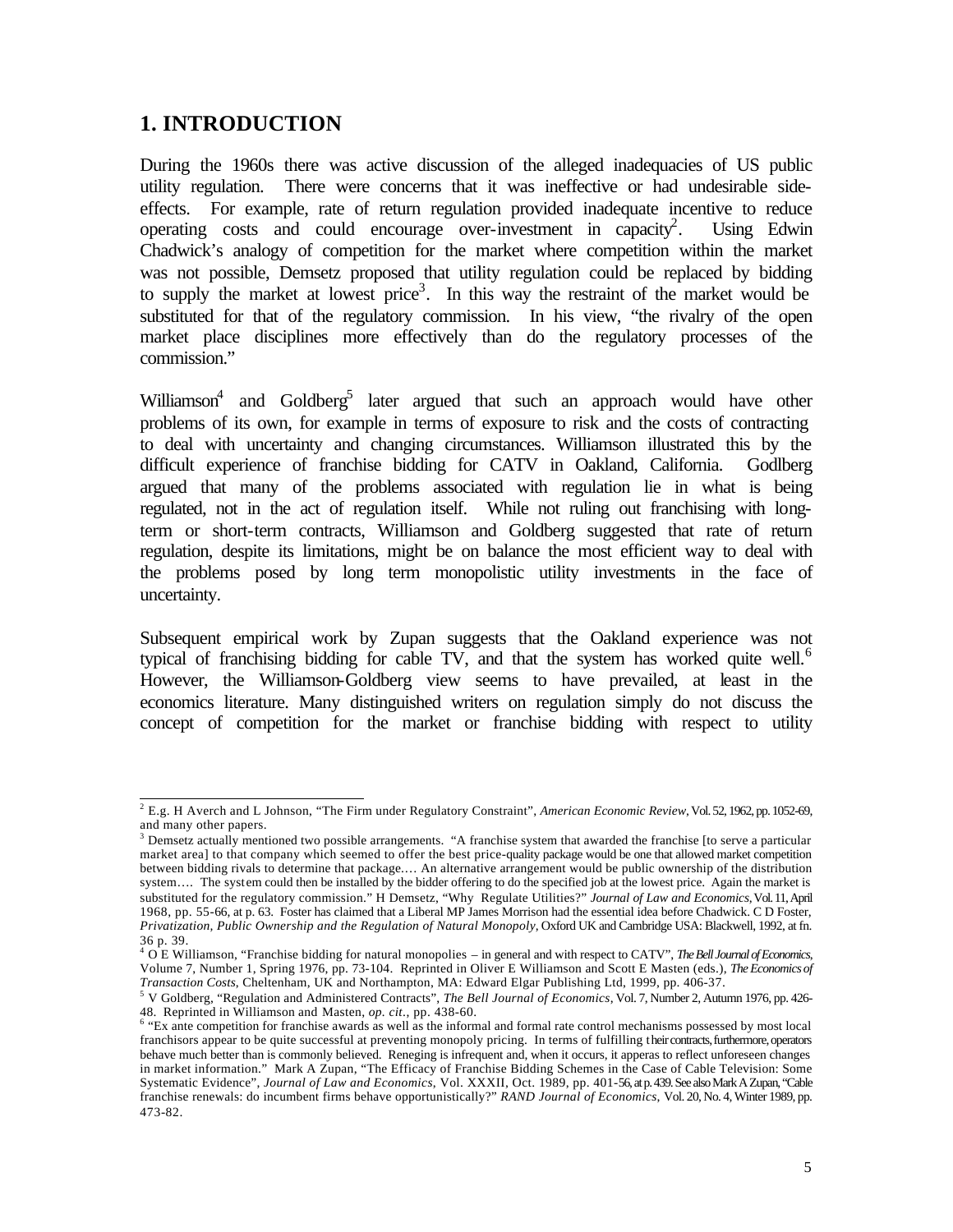networks.<sup>7</sup> Those who do discuss it seem broadly to accept the views of Williamson and Goldberg rather than those of Demsetz.<sup>8</sup>

In the UK in the 1980s, there was considerable use of franchising and contracting out for services hitherto provided by the local authorities, the National Health Service and the Ministry of Defence, such as refuse collection, catering and cleaning<sup>9</sup>. . However, privatisation of the British utility industries (electricity and gas, and to some extent telecommunications and water) tackled the concerns about regulation in two different ways<sup>10</sup>. First, the monopoly networks were made available to all interested users at regulated and non-discriminatory rates, and customers were allowed to choose their supplier. This made it possible to introduce competition to provide services across the networks, at both wholesale and retail levels. For example, competition is now flourishing in the generation and retail supply of electricity, consequent on access to the electricity transmission and distribution systems. Second, the so-called RPI-X type of price cap was used for the monopoly networks. This was intended to provide better incentives to efficiency and innovation than US rate of return regulation, and to pass the resulting benefits to customers.

Experience has varied between sectors and over time. However, for the most part the combination of competition across the networks and incentive regulation of the networks themselves, coupled with the shift to private ownership, has been remarkably successful in terms of improved efficiency, lower prices, better quality of service and innovation in products and production. Increasingly, other countries have adopted similar policies, including some states in the US.

 7 E.g. Stephen Breyer, *Regulation and its Reform,* Cambridge, Mass., and London, England: Harvard University Press, 1982. Michael Beesley, *Privatization, Regulation and Deregulation*, London: Routledge in association with the Institute of Economic Affairs, 1992, 1997. David M Newbery, *Privatization, Restructuring, and Regulation of Network Utilities*, Cambridge, Mass., and London, England: The MIT Press, 1999.Sam Peltzman and Clifford Winston (eds), *Deregulation of Network Industries – What's Next?* Washington DC: AEI-Brookings Joint Center for Regulatory Studies, 2000. Paul L Joskow (ed.), *Economic Regulation*, Cheltenham, UK and

Northampton, MA: Edward Elgar Publishing Limited, 2000.<br><sup>8</sup> "Franchise bidding is hardly a breakthrough in natural monopoly technology…. A number of experiements with franchise bidding have been conducted, and virtually no promising results have been obtained. Williamson's study of the failure of franchise bidding in cable television is particularly to the point here." Richard Schmalensee, *The Control of Natural Monopolies*, Lexington, Mass.: D C Heath & Co., 1979. "The Chadwick-Demsetz proposal is an ingenious scheme if the contract in question is simple (as with taxi licence plates). There are no doubt some economic activities where franchising would be an attractive scheme. But we are concerned with industries [ie natural monopolies] in which the difficulties of contract specification and administration would be immense." John Vickers and George Yarrow, *Privatization and the Natural Monopolies*, London: Public Policy Centre, 1985, at p. 30. "In practice, franchising has been successful in a number of fields…. However, there are many industries where franchising cannot work, at any rate in this simple form, and the industries described later in this book (energy, telecommunications, water, etc.) provide leading examples." John Vickers and George Yarrow, *Privatization: An Economic Analysis*, Cambridge, Mass., and London, England: The MIT Press, 1988, at p. 111. "…if investment in specific assets is important, as in major parts of the utilities, there is a serious danger either of underinvestment or of ineffective competition for franchises. Competitive bidding is therefore unlikely to be very useful for capital-intensive elements of natural monopoly industries, and its potential lies in less capital-intensive areas." Mark Armstrong, Simon Cowan, and John Vickers, *Regulatory Reform: Economic Analysis and British Experience*, Cambridge, Mass., and London, England: The MIT Press, 1994. p. 129. "As Armstrong, Cowan, and Vickers argue, franchising works best for straightforward products that involve low sunk costs, such as supplying licence plates for taxis, but in sectors such as the utilities, conditions are very different." Robert Baldwin and Martin Cave*, Understanding Regulation: Theory, Strategy and Practice*, Oxford: Oxford University Press, 1999, p. 268 (in ch. 20 entitled Franchising and its Limitations). Foster *op. cit*. p. 202 also emphasises the disadvantages noted by Williamson and Goldberg. Williamson's classification of bidding frameworks (once-for-all, incomplete long-term and recurrent short-term) is incorporated into a *Best Practices Guide: Implementing Power Sector Reform*, prepared for USAID by The Regulatory Assistance Project (Gardiner, Maine and Montpelier, Vermont) and implemented by The Energy Group, Institute of International Education, Washington DC, 2000. 9 E.g. Keith Hartley and Meg Huby, "Contracting out Policy: Theory and Evidence", in John Kay, Colin Mayer, and David Thompson

<sup>(</sup>eds), *Privatisation and Regulation – the UK Experience*, Oxford: The Clarendon Press, 1986, at ch. 15, pp. 284-96. <sup>10</sup> For discussion, see (e.g.) Newbery, *op.cit.* Armstrong, Cowan, and Vickers, *op.cit*.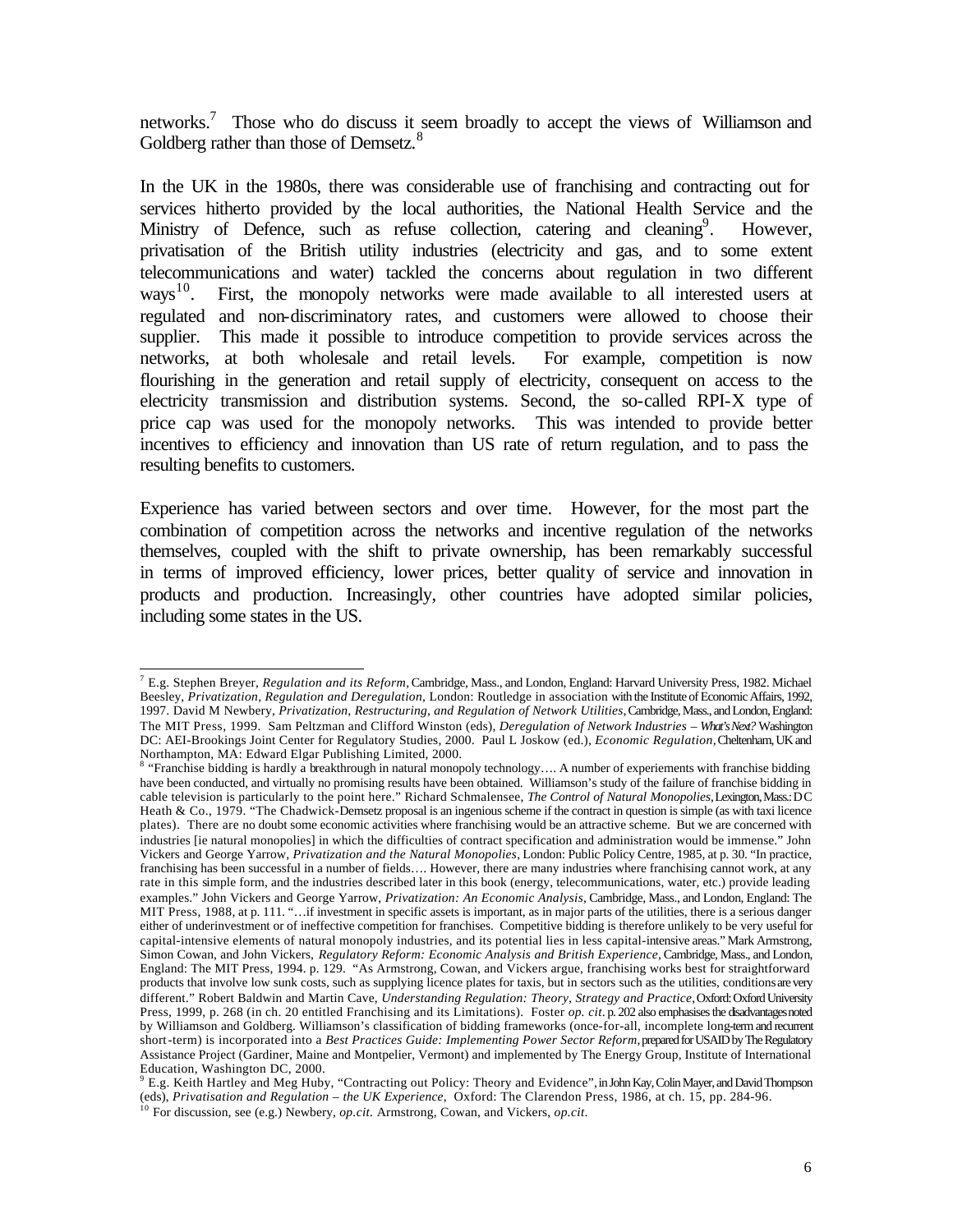The newly competitive activities account for a varying but substantial proportion of the costs of the utility industries. For example, generation and supply account for over two thirds of the price of electricity. The question arises whether the remaining fraction could be exposed more directly to the competitive market<sup>11</sup>. Some of the utilities have already begun to put some of their requirements out to tender (e.g. transport, IT systems, metering). Two electricity companies have established a joint venture to provide network services (as discussed below). A few water companies are exploring restructuring and demerging of assets in order to increase gearing. But the extent of such developments has so far been limited. Some have suggested that the present regulatory framework should be further developed, along the lines of a long-term contract, in order to facilitate increased efficiency and competition.<sup>12</sup>

Is it possible that the construction and operation of the networks themselves could be franchised out as Demsetz suggests, and would this be beneficial? Alternatively, could and should the regulatory framework be modified to encourage the companies themselves to do it? Following Goldberg's suggestion<sup>13</sup>, a useful first step is to examine cases where this has been done.

A recent long-term contract that provides for the operation, maintenance and renewal of the whole of a substantial electricity network is therefore of particular relevance. This is the thirty-year contract between the London Underground and Seeboard Powerlink that began to take effect in August 1998. It followed a competitive process whereby the contract was awarded to the qualified bidder offering to provide the specified service at the lowest price. By studying this and other relevant contracts it is possible to understand what was in the minds of the parties, and how they dealt with the risks and other problems of franchise bidding and long-term contracts<sup>14</sup>. One can also assess how far the problems generally identified with a franchise or contractual approach to a network monopoly are applicable in this particular case. This seems a useful basis for a subsequent exploration of what might be involved in long-term contracts as an alternative or supplement to the present form of utility regulation, in Britain or elsewhere.

Section 2 of this paper describes the contract between London Underground and Seeboard Powerlink. It explains why this form of contract was deemed preferable to alternatives such as a continuation of the previous arrangements, or a series of shorterterm contracts, or a regulatory-type arrangement involving cost-plus rate of return or an RPI-X constraint. Section 3 examines in more detail how the contract allocates risk between the parties. It explains how each party, particularly London Underground as the

l

 $11$  That is, in addition to the indirect exposure via competition between the network owners in the capital markets.

<sup>&</sup>lt;sup>12</sup> "Where should price regulation go from here? Although the previous method has had its successes, it is now time to move on. The starting point must be the establishment of agreed objectives, supporting principles and explicit procedures for regulating the UK's infrastructure network assets. Such objectives and procedures should be long-lasting – to minimise regulatory uncertainty – and must give balanced incentives – to achieve economic efficiency and satisfy customers' interests. They should be subject to change only in extreme circumstances via an agreed process." Tony Jackson, "Towards Enduring Regulation", *The Utilities Journal*, May 1999, pp.

<sup>30-2,</sup> at p.31. <sup>13</sup> "… the administered contracts framework opens up new areas of search for innovations in regulatory institutions…. A second source of innovation is observation of the behavior of privately contracting parties. How do businessmen design, police, and adjust their long-term relationships? Can any of the techniques that have evolved in the private sector be fruitfully transferred to the public

sector?" Goldberg, *op. cit.* p. 445.<br><sup>14</sup> The present paper differs from many other studies of long-term contracts in that the understanding is based not only on the written content of the contract itself, but also on discussions with representatives of the parties involved.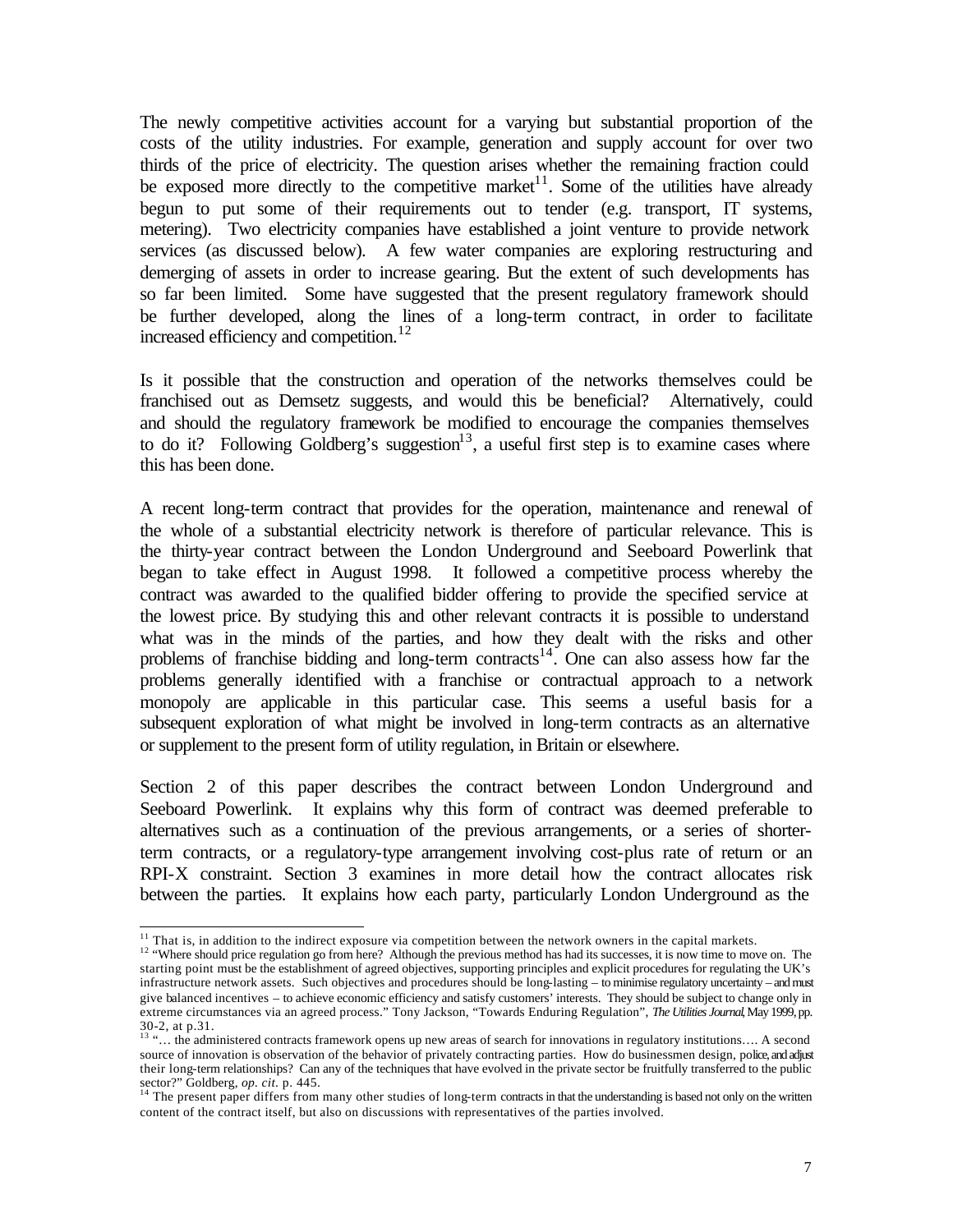party responsible for proposing and letting the contract, has sought to protect itself against risks associated with performance and price. Section 4 examines the SPL/LUL contract, and subsequent experience under it, against the potential problems identified by Williamson. This includes comparison with the particular problems experienced in the Oakland CATV franchising process. Section 5 concludes. It notes the differences between London Underground's situation contracting out one particular service, and that of a utility regulator considering a long-term contract for the whole of an organisation's activities. It identifies certain questions that would need to be considered if a long-term contract were to supplement or replace the present arrangements for utility regulation.

# **2. THE SPL/LUL CONTRACT**

This section seeks to answer three questions. What is the general size and nature of the contract? Why did London Underground choose to contract out its electricity network? Why did it choose such a long-term contract?

# **The size and nature of the contract**

London Underground Ltd (LUL) has over 270 stations and over 400km of track. It has traditionally supplied most of its own electric power. To that end it has two generating stations (Lots Road and Greenwich) with total capacity of nearly 300 MW, and a substantial electrical network with nearly 1500km of cabling that distributed 900 million kWh of power in 1997/98. It is about 5 percent of the size of the regional utility London Electricity, terms of cable length and total distributed power load. LUL's remote control system is more sophisticated than that of any regional electricity company because of the need to serve and protect some three million customers underground. It is the largest non-utility electricity network in the UK, exceeding those of the various ports, airports and industrial estates.

In 1995 LUL began to consider awarding a long-term contract to operate, maintain, finance and renew its high-voltage power distribution network<sup>15</sup>. This would include, on an interim basis, fuel processing through LUL's own generation plant, but not the purchase of electricity through the National Grid supply points. Payment to the contractor would derive mainly from an availability charge for providing the electricity distribution network services. Subject to satisfactory qualifications in terms of engineering, safety and human resources, the contract would go to the party bidding the lowest availability charge over the term of the contract, which was specified as thirty years.

A Performance Specification was based on LUL's existing standards, augmented to cover the new situation, and backed up by a comprehensive survey of existing assets. The assets would be leased to the Contractor and would have to be handed back in a specified (and improved) condition at the end of the contract. Regimes for operation and

l <sup>15</sup> Useful technical background is provided by I D Buchanan and B J Hardy, "Engineering aspects of the London Underground Ltd Private Finance Initiative Power Project", paper presented to Institution of Electrical Engineers, Savoy Place, London, 16 February 1999.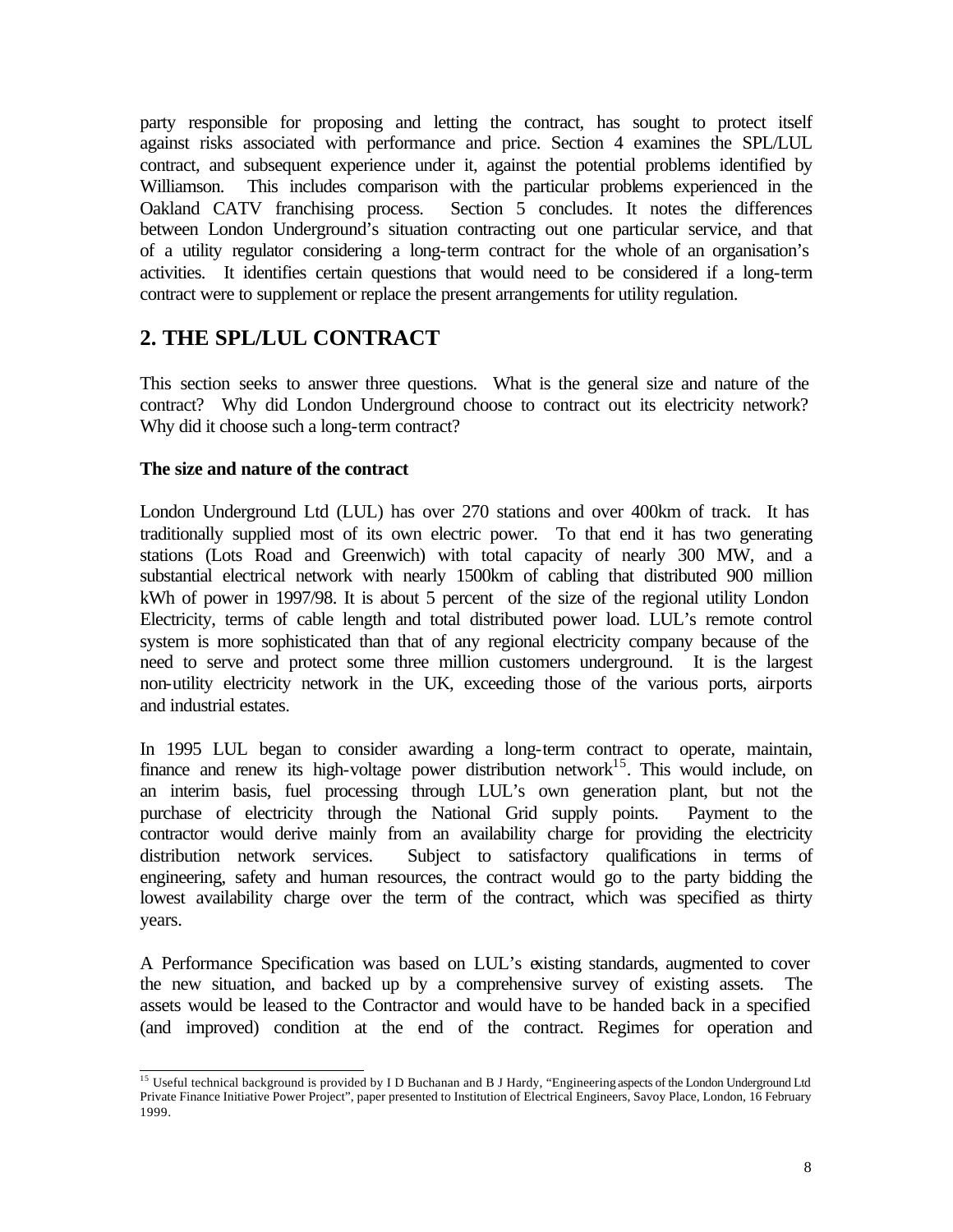maintenance, and for renewal and upgrades, were defined. Subject to these constraints, management of the network would be a matter for the contractor. That would include the nature and extent of initial investment to cope with the decommissioning of the main company power station and the replacement of assets to meet increasing demand  $16$ .

Financial penalties, or more precisely liquidated damages, would be applied if trains were delayed or stations closed as a result of failure to provide electricity. There was also a deficiency points regime that could ultimately lead to termination of the contract in the event of failure to meet the specified standards. Most of the LUL Power System employees (over 300) were to transfer **b** the winning contractor, and their interests had to be protected.

The contract was designed and let under the terms of the Government's Private Finance Initiative (PFI). From start to finish - from the decision to go for a PFI contract to signing it - the process of preparation, pre-qualification, bidding and due diligence lasted about three years.

On 13 August 1998 LUL awarded the contract to Seeboard Powerlink (SPL). This was a consortium put together by the regional electricity company Seeboard, and including the engineering contractor BICC (now Balfour Beatty) and the power equipment manufacturer Asea Brown Boveri (ABB). The press release noted that the contract was worth over £1 billion, and would involve over £100 million capital investment during the first five years $17$ .

# **Why did LUL decide to contract out its electricity network?**

l

The London Underground system has provided the bulk of its own power since about 1900, when the original underground companies could not obtain adequate supplies outside. It had a Power System Engineering Department with well over 300 staff. Arrangements for operation and maintenance were broadly satisfactory, but this was not the case with respect to capital investment. As a public sector organisation LUL depended on the Government for funding, on an annual basis. It could not borrow without impacting on the Public Sector Borrowing Requirement (PSBR). In addition to the macroeconomic and political determinants of the level of the PSBR, there were many other claimants for Government funding, and investment in LUL was not generally regarded as the most efficient use of funds. Moreover, within LUL, investment in the power system had to compete with other projects, and in recent years the new Jubilee line had taken the bulk of the organisation's resources. Since the power system assets generally had long lives, the case for new investment was not compelling and there was a

 $16$  The investment programme would be in two parts. The first part, to be completed in the first five years, would be a programme of Initial Works called for by LUL. This comprised (in order of magnitude) completion of the upgrading of the Northern Line power system that had been started by LUL, the Emergency Supply Plan to install backup batteries and overhaul the standby equipment, renewal of the SCADA (Supervisory Control And Data Acquisition<sup>)</sup> system for the power system control equipment, and certain smaller works. The second part, spread over the contract life, would be a package of works determined by the Contractor as necessary to ensure compliance with the performance specification. SPL's package comprised mainly rectifiers, switchgear and cables plus

renewal of a major switchboard.<br><sup>17</sup> The undiscounted contract revenues were nearer £1.5 bn and the discounted value just under £0.5 bn. The undiscounted capital expenditure was over £0.25 bn over the contract life.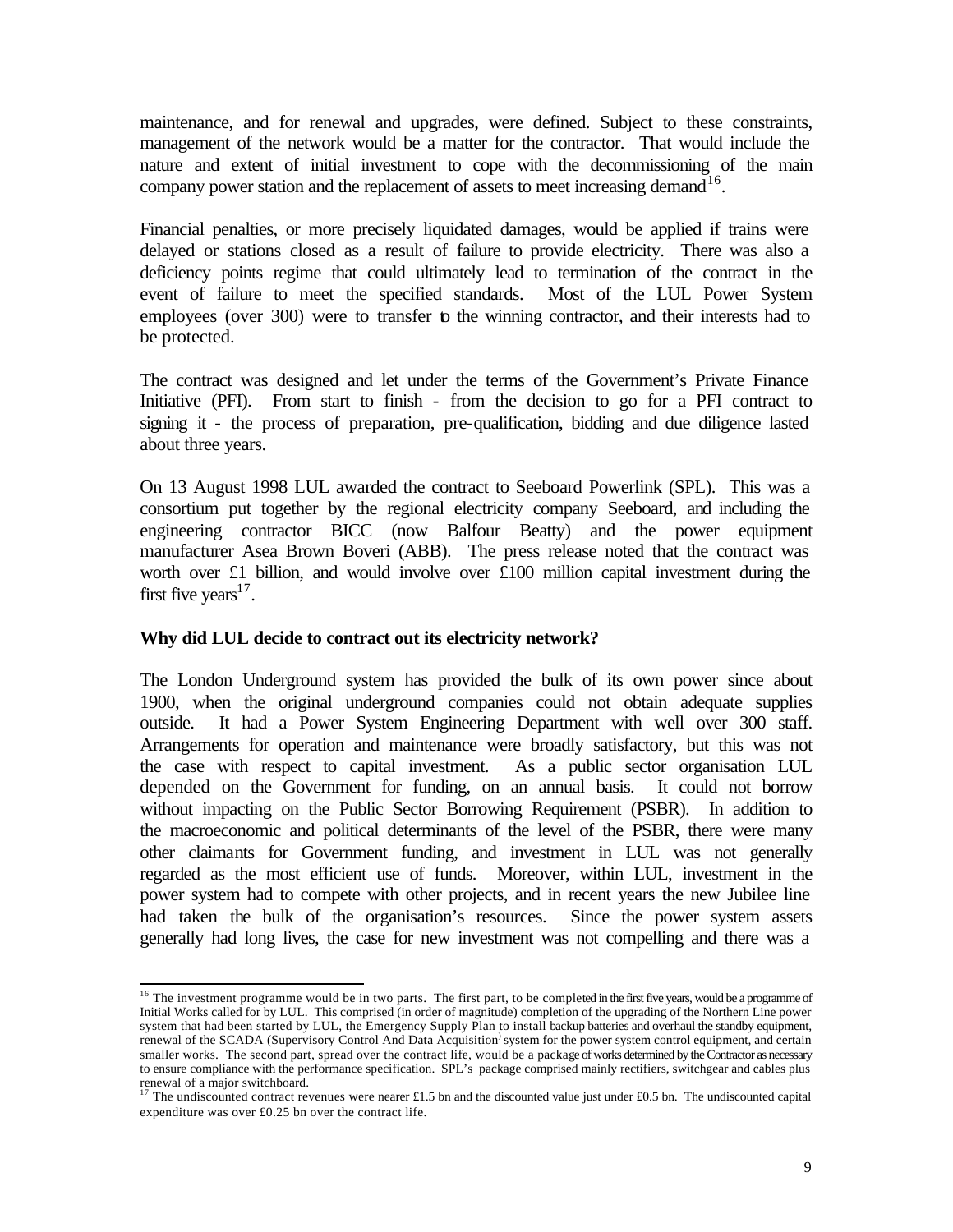lack of new investment<sup>18</sup>. At the time of announcing the contract, LUL estimated that it had a £1.2 billion investment backlog in the Underground as a whole, and much higher figures have subsequently been used.<sup>19</sup>.

During the 1980s, LUL proposed to close Lots Road power station and replace it with a backup system using batteries, to avoid undue reliance on the National Grid supply. LUL applied to the Government for funding. The Government suggested that LUL should instead use the Private Finance Initiative to fund the new batteries<sup>20</sup>. LUL took the view that installing the batteries alone would not be a sufficiently attractive project for the private sector, and decided instead to explore the possibility of contracting out the whole of its electric power system and associated investment

A secondary benefit of contracting out, although not the prime trigger, was the prospect of innovation. There was no lack of intellect at LUL, but by virtue of its unique position it was relatively insular. It saw advantage in exploring new ideas, in testing its own thinking about the best way to repower the system against thinking by others. There was also a potential advantage, to management and staff, in getting into the engineering market place. The desire for innovation also had an impact on contract design.<sup>21</sup>

## **Why did LUL choose a long-term contract?**

The PFI process itself did not require a long-term contract. LUL wanted the contract to be of sufficient duration to encourage the benefits of a comprehensive investment programme to move away from the annuality of the previous arrangements. It wanted to encourage the Contractor to make proper long-term provision, and not to do the least necessary to scrape through. It also wanted to avoid giving an incentive to do all the investment early then run down the system.

After its internal consideration of the issues, LUL went out to industry consultation with its proposed scope and contract form, including a suggested duration from 20 to 40 years. It got 73 responses and talked to 20 of them. There was a good mix of potential players (electricity industry participants, manufacturers and merchant banks). The responses gave confidence that the proposed package and duration were on the right lines. No alternative proposals were put forward by potential contractors. Financial advice to LUL was that an even longer-term contract, up to 50 years, might have produced a lower price

l <sup>18</sup> For example, Lots Road power station was first commissioned in 1905, and was then the largest power station in Britain. It was last modernised in the 1960s, and is the oldest working power station in Europe. It was scheduled to close in 1990 but is still open over a decade later.

<sup>&</sup>lt;sup>19</sup> "As I explained to the House last year, we inherited an investment backlog of £1.2bn. We intend to modernise the Underground through a  $\hat{\mathcal{L}}$ 7bn public/private partnership which will bring long-term stability to the investment programme. ... This means that for the first time in living memory London Transport will know what it can spend on investment for years to come. Until now, London Transport investment plans have been approved in theory for a three year period; in practice, they were chopped and changed every year. I cannot over-estimate to the House the value of being able to plan ahead in this way and to secure greater productivity in the use of capital." *London Underground Statement by The Rt Hon John Prescott, MP, Deputy Prime Minister* Published 16 June 1999. "[The PPP proposals] will drive investment of £13 billion over 15 years, with £8.7 billion spent on enhancements, and £4.3 billion on maintenance" London Underground Public Private Partnership: The Offer to Londoners, Government/CBI presentation 10 April 2001. <sup>20</sup> Both the previous Conservative Government and the incoming Labour Government had ruled out privatisation of LUL. They had

respectively proposed Private Finance Initiatives and Private Public Partnerships (PPPs) for several other projects.<br><sup>21</sup> "To give the Contractor maximum scope for innovation, the contract was to be performance based. The considerable freedom of action within substations, where only LUL standards such as the fire performance of materials would apply, but would be required to work fully to LUL standards in customer areas such as stations." Buchanan and Hardy *op. cit.* p. 3.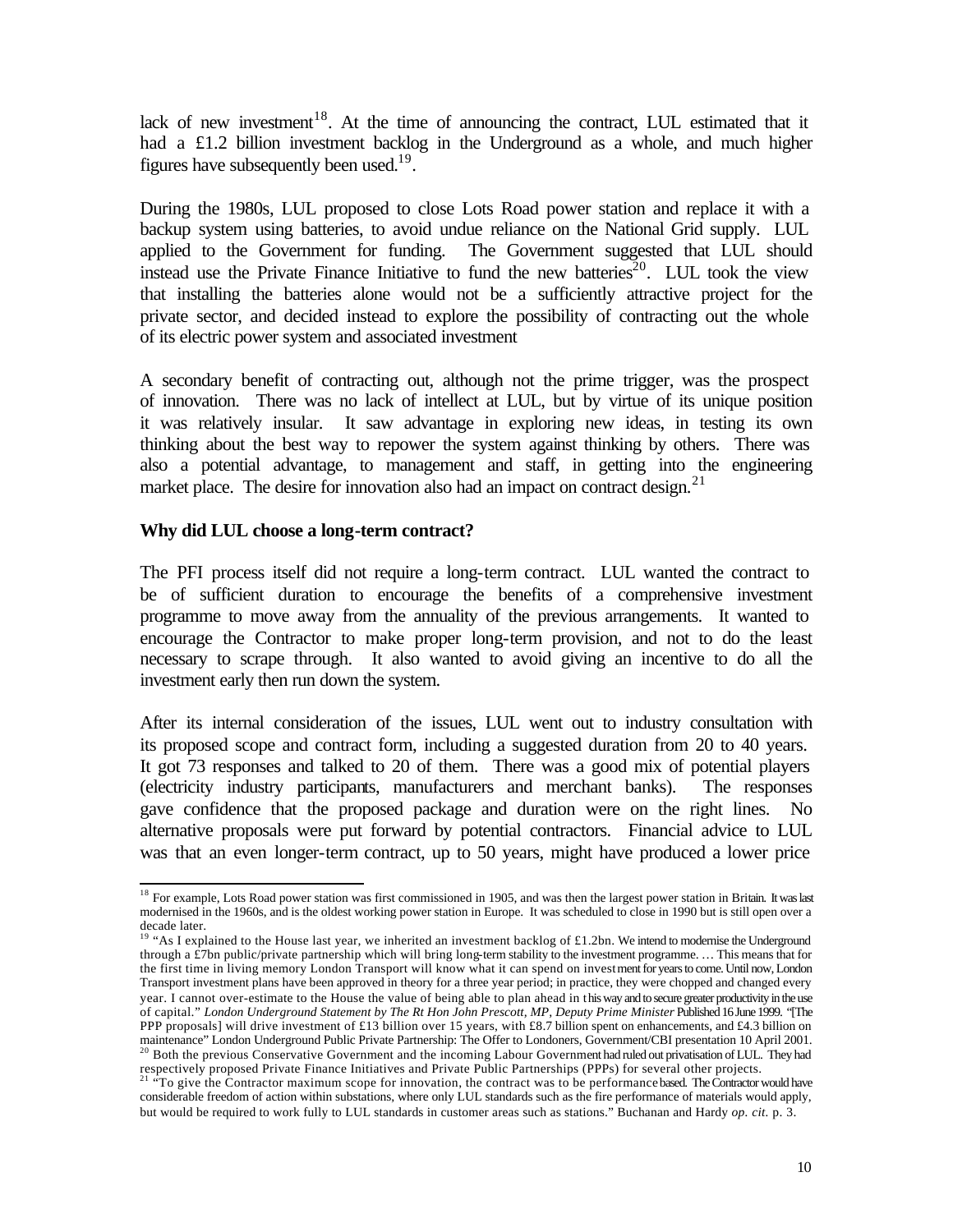over time, but LUL was apprehensive about the risks involved in such a long duration and finally settled on 30 years. This was about half the typical life of most of the assets $^{22}$ . The new assets would revert to LUL with a similar average age profile as the existing assets at the beginning of the contract<sup>23</sup>.

As regards possible alternatives to the long-term contract, short-term contracts would have needed to be for 2 to 5 years, rather than annual, since LUL wished the contractor to procure equipment, not just provide service. The main disadvantage of such short-term contracts would have been the uncertainties about the future. LUL wanted to understand better its future costs and commitments, not subject itself to further uncertainties. This was particularly important with respect to staff prospects, since LUL envisaged transferring most of its Power System staff to the Contractor.

Another consideration was the higher cost of repeated transacting. The set-up costs would need to be priced into the contracts. LUL would have to cover the legal and technical costs for all the participating organisations in the winning consortia. These costs could be high – they were about  $£15$  million for SPL in securing the present contract<sup>24</sup>. Costs might not be so high for a shorter and more limited contract, and the one-off learning costs and due diligence over unfamiliar assets could be spread over a series of contracts, but they would still be significant.

Williamson has suggested that rate of return regulation is a form of contracting that minimises windfall gains and losses, and facilitates smooth low cost adjustment to changing circumstances. Goldberg comments that "one form of cost-based pricing – rate of return regulation – appears to be at least a plausible choice. It is not obvious that any of the other imperfect flexible pricing mechanisms … will be superior". (p. 438) Such an approach (embodying cost-plus and rate of return provisions, for example) could have been considered in the present contract. However, this would not have been attractive to LUL for two reasons. First, LUL wanted to know its costs with some certainty for the next 30 years. A long-term contract with a fixed price path facilitated this whereas a rate of return approach would have left this uncertain. Second, the scheme had to be judged against the Public Sector Comparator (see below), and this required that the contract transfer most of the risks to the contractor. It would have been difficult to justify the scheme on this basis if LUL continued to take the risks. An RPI-X regulatory approach would similarly have been unattractive to LUL if it involved the costs and uncertainty of renegotiating every five years or so.

Nor would either of these regulatory approaches have been particularly attractive to SPL. Cost-plus and rate of return arrangements would have offered inadequate scope for the exercise of its commercial judgement and management ability. It would expect these

l  $2<sup>22</sup>$  The switchgear, rectifiers and transformers, that constituted the bulk of the required investment, had an assumed life expectancy of

<sup>50</sup> to 55 years and the cable 65 years .<br><sup>23</sup> The aim was not a lower average age profile. Rather it was hoped that at reversion the assets would have a better spread of age,

with a flatter reinvestment profile than at the beginning.<br><sup>24</sup> This is rather higher than figures quoted elsewhere, of £0.5 m per bidder to prepare initial bids and £3 m final bidcosts for winning hospital bid projects. Michael G Pollitt, "The Declining Role of the State in Infrastructure Investments in the UK", DAE Working Paper 0001, University of Cambridge, February 2000, citing D Kerr, "The PFI Miracle", Capital and Class, No. 64, Spring 1998, pp. 17-28.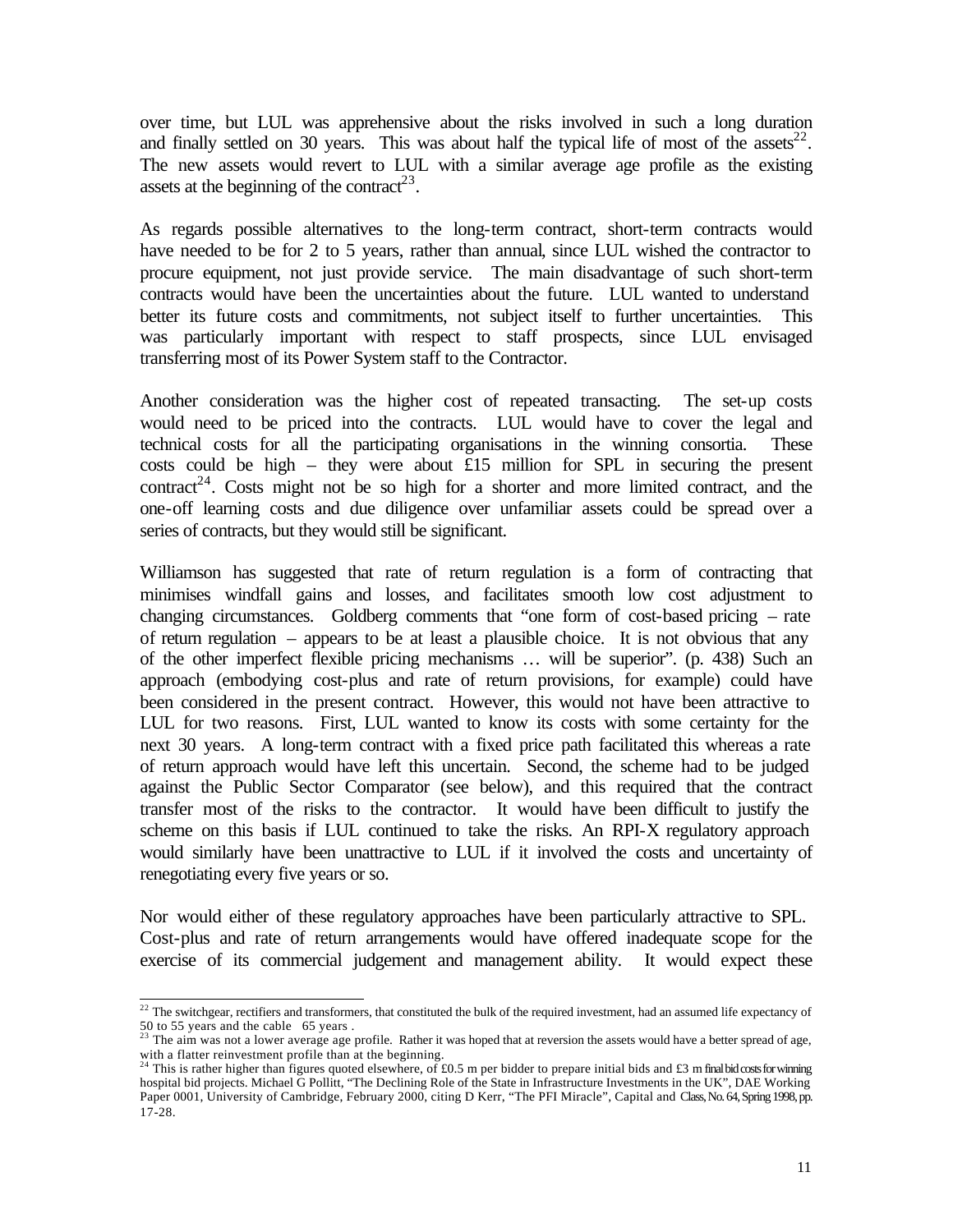skills to yield a higher return than a low-risk low-return regulated utility business. An RPI-X approach would also have been unattractive because of the limited scope for achieving such a higher return, either by increasing the workload within the Underground or by reducing the costs of the existing business. Many inefficient working practices had already been eliminated and the LUL staff had already been reduced by about a quarter.

# **3.THE TREATMENT OF RISK**

Central to any long-term contract is the issue of risk. This section discusses how the contract allocated risk between the parties and what influenced this allocation. It then discusses how each of the parties sought to manage its exposure to risk.

# **The allocation of risk**

In most commercial contracts there would be a presumption that allocating each risk to the party best able to deal with it would minimise total costs and hence maximise total benefits. Although the contract took account of this, the PFI framework had an impact in respect of risk allocation.

A PFI contract has to beat the Public Sector Comparator. That is, the price in the contract with the private sector provider has to be lower than the estimated cost of doing the work in the public sector, according to a financial model agreed by the Treasury. A key feature in the comparison is the degree of inefficiency ascribed to the public sector institution in question and, more particularly, the assumed degree of cost overrun on new construction<sup>25</sup>. It is perceived that, to be successful, a proposed PFI contract has to transfer all or most of such risk to the Contractor.

The initial thinking was therefore to transfer the maximum possible amount of risk to the Contractor, rather than to consider what pattern of risk sharing would minimise total costs. For example, LUL was faced with the problem of how to achieve 30 trains an hour rather than 20 at certain times, in order to meet increasing demand. Several different technical solutions were viable. But instead of deciding which solution to adopt, and then putting it out to tender, LUL invited bidders themselves to solve the problem, and to take the associated risks. On this basis, the price that SPL bid for the contract as a whole covered about £100 million of investment at its own risk. This was in addition to the costs and risks of running Lots Road power station until it was shut, taking on and relocating existing staff (including moving out of the Wood Lane depot), organising the construction joint venture, running the system for thirty years, then handing back the assets in the specified condition. In effect, the contract transferred all the design, construction and staffing risks to the Contractor.

l <sup>25</sup> "The preparation of the comparator needs to address the different factors which will determine whether a wholly public sector option or a PPP will give best value to the public sector over time. The most important factors are

The retained risks which, by their nature, always rest with the public sector….

The base costs of providing the services required by the public sector.

The risk adjustment of the base cost figures, to reflect the probability that services will not be delivered at the cost shown in the base case projection, because of events like cost overruns or technical problems or that budgets may be maintained but at the expense of reductions in service quality."

*London Underground Public-Private Partnership: Methodology for Preparing the Public Sector Comparator*, pp. 1-2.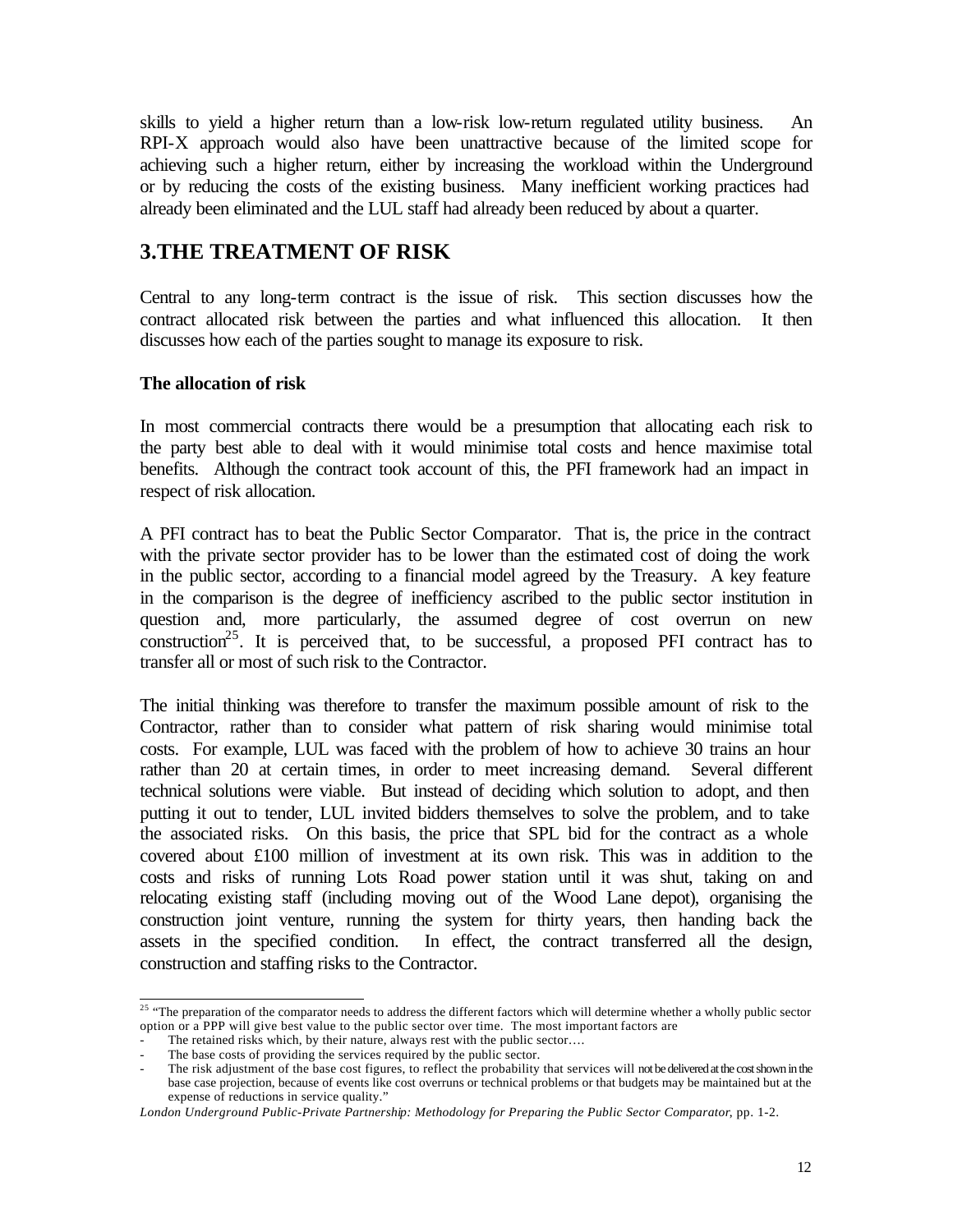The allocation of risks and costs was by no means fully specified in advance of the bidding process. Many reallocations emerged in the course of negotiations, and as new risks were identified. This was particularly the case after the four pre-qualifying bidders had been reduced to two, and serious discussions were held with both before best and final offers were invited. As a result of these modifications, not all the risk was left with the Contractor.

- Certain risks were left with LUL, particularly those that were more clearly subject to LUL's influence. (For example, the Contractor had to supply power to meet the load specified by LUL, and took the risks associated with that, including that the chosen cable size would be adequate. But LUL took the risks of the load being different from that specified, and of the Contractor being unable to get access to the track to do electrical work as a result of breakdowns on the railway).
- Risks were assumed by LUL where it turned out less costly to do so.(For example, risks of flooding and rising groundwater in the tunnels were cheaper to leave on LUL's insurance, since they were a small part of LUL's business, than to require the Contractor to take out separate insurance.)
- Where the cost of accepting 100 per cent of a particular risk was too high, this was capped.( For example, liability at Lots Road is limited to £0.25 million in relation to any single event and to £3 million in aggregate. This covers the possibility of a major plant failure such as a turbine blowing up but not beyond that level. The liquidated damages for failure to meet specified standards (see below) are also capped at a low level initially. In later years the caps are increased to reflect the fact that with better funding over time the Contractor can accept more risk.)
- Other risks were shared or apportioned. (For example, there is a change of law clause dealing with the costs of any such change. If the change is specific to rail then LUL bears the costs, but if it is a general change of law then the Contractor does.)

In large part the outcome is considered to be a situation approximating the normal one where risks are placed with the party best able to handle them. Nonetheless, the need for the contract to reduce risk to LUL as far as possible, so as to beat the Public Sector Comparator, seems to have left greater discretion and risks to the Contractor than would otherwise have been the case. Notably, this includes how to meet LUL's Initial Works programme and its future demand for electric power.

# **Protection for LUL against quality risk**

A thirty-year contract is unusually long. Both parties had reservations about the associated risks. How have the parties sought to protect themselves against the quality and price risks of such a long-term contract?

For LUL, one quality risk is whether the performance levels have been specified correctly in the contract. Here, LUL was reasonably confident that its existing specifications would be appropriate, though it needed to extend these to deal with the contracting out of a service that had previously been provided in-house. It also had an experienced staff to do this. More serious was the question whether the Contractor would be able and willing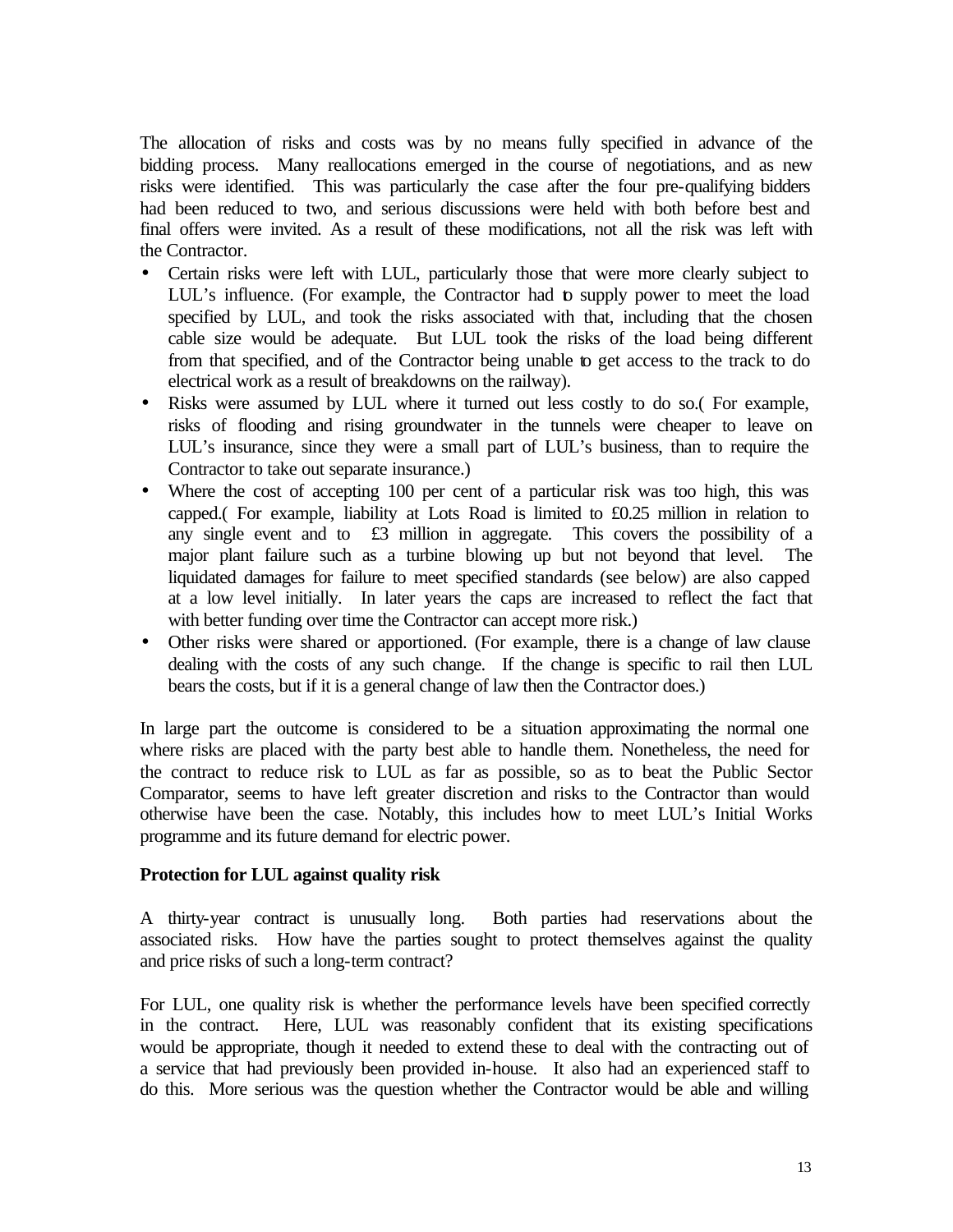to perform to the specified levels. Here, the reassurances to LUL included those associated with the contracting process and those written into the contract itself, as well as certain steps taken voluntarily by the Contractor.

Among the quality assurances provided by the contracting process were the following.

- 1) LUL took preliminary soundings that indicated that there was interest among the relevant potential bidders and that the proposed contract package was reasonable from their perspective. Because the interested parties had had an opportunity to comment at this preliminary stage, there was correspondingly less need to modify the contract during later negotiations.
- 2) The serious bidders were experienced and reputable. They were power utility businesses with experience in rail operations, acting in association with established manufacturers.
- 3) Pre-qualification procedures a preliminary version of the final marking scheme (see next item) – were used to screen interested bidders, and four consortia pre-qualified. Each typically contained a regional electricity company or a major generator, a heavy industry manufacturer, a contractor and a financial institution. LUL felt that there was adequate competition here.
- 4) The marking scheme for the tenders identified four main criteria: engineering, safety, human resources and commercial. Engineering and safety criteria were of the highest importance and had to be met. LUL was looking for railway experience here, including evidence of operational work on the railway and familiarity with access and safety training. It wanted the Contractor to do its own thinking and not just follow orders.
- 5) The technical solution, including the programme of work to meet the contract specifications, was not to be forced upon the Contractor. The Contractor itself would draw it up, after considerable opportunity to do due diligence and satisfy itself as to its feasibility. As it happens, the solution proposed by the winning bidder was in fact the solution that LUL itself would have adopted if funds had been available to it. In addition, LUL's own staff, and its own technical advisers, and the technical advisers to the banks, had all assessed the solution proposed by the Contractor, and found it acceptable.
- 6) The transfer of over 300 staff from LUL would enhance the technical ability of the Contractor. LUL would keep about 30 staff for the purpose of monitoring and enforcing performance under the contract. All these staff were trained for their respective purposes. They knew the system and had carried out essentially the same functions internally under previous arrangements.

Contractual provisions to reassure LUL as to quality included the following.

7) The Ultimate Reversionary Requirements specify that at the end of the contract, i.e. after 30 years, the average remaining life of each category of asset must be at least 50 per cent of the specified typical average life of that category of asset. There are also Intermediary Reversionary Requirements that apply after each five years<sup>26</sup>. Penalties

l <sup>26</sup> The first such Requirement specifies that after five years the average asset life must be at least 35 per cent rather than 50 per cent in each category. This does not imply a more lax approach to quality at the beginning of the contract. Indeed, among all the contract conditions, the Intermediary Requirements were considered most favourable to LUL. Rather, the specification was intended to give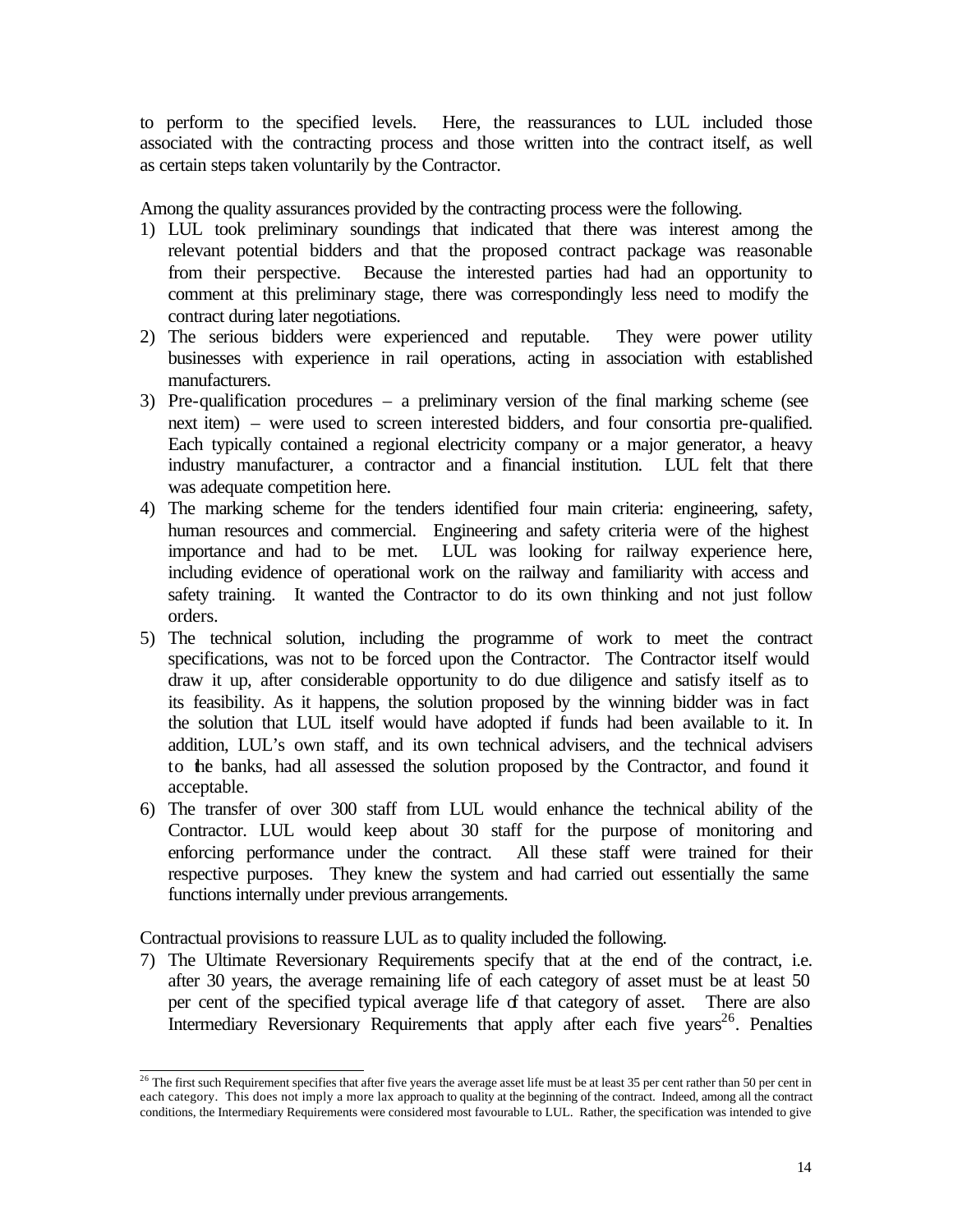for failing to meet these Requirements could reduce the Contractor's income from availability charges by up to 40 per cent. LUL can require an independent report, at the Contractor's expense, on whether or not the assets and the system comply with the Intermediary Requirements.

- 8) A substantial programme of Initial Works, agreed as part of the contract, has to be completed by the specified completion dates, otherwise Deficiency Points and Liquidated Damages (see below) begin to apply.
- 9) The contract makes provision for the Contractor to pay Liquidated Damages to LUL for failure to supply electricity. Liquidated damages are required to be a genuine preestimate of a party's loss as a result of failure to meet the contract, and hence intended to compensate LUL for any such failure of supply. These liquidated damages had been previously and conscientiously estimated in great detail, station by station, hour by hour, with assumptions about the loss of revenue depending on the number of passengers likely to be lost or diverted<sup>27</sup>. They range from £50 per hour to £100,000 per hour.
- 10) The availability charge payment to the Contractor is reduced proportionately to the extent that plant is out of service when it should be available. This includes transformers, compressed air facilities, central and local emergency supply facilities, and so on.
- 11) The contract embodies a Deficiency Points regime with provision for termination. Deficiency points are incurred for breaches of thresholds in 36 categories covering a wide range of performance, including operational and equipment failure, breaches of the safety regime, inability to maintain quality accreditation and failure to submit reports on time. A running total is kept. If the Contractor exceeds a specified limit it gets a warning. LUL has the right to terminate the contract after three such warnings. In practice the deficiency points regime has proved more demanding on SPL than the liquidated damages provisions. Moreover, the financial lenders to SPL take this aspect particularly seriously, and regard it as a key measure of efficiency.
- 12) The Contractor is required to comply with an Operation and Maintenance Regime and an Upgrades and Renewals Regime. These Regimes are like Codes of Practice, they specify the manner in which the contractor will look after the network. If there is a breach of a Regime LUL may issue a Corrective Action Request with which the Contractor is required to comply. Changes to the Regimes can only be made in accordance with a specified procedure. Under the terms of a Contract Management Schedule, the Contractor is required to obtain LUL's approval before deploying certain new or altered works.
- 13) There are extensive provisions regarding information, planning, audit and reporting. LUL and authorised third parties are entitled to inspect the system and the IT systems, with and without prior warning, to ascertain whether the Contractor is complying with its obligations. The Contract Management Schedule requires the Contractor to supply various reports, including a Four Weekly Report that reviews performance<sup>28</sup>.

l the Contractor greater scope to plan and smooth the investment programme. The constraints related to skills, access, plant availability and impact on the railway necessitate more flexibility than in an ordinary electricity distribution network.

<sup>&</sup>lt;sup>27</sup> The estimates had previously been compiled as part of LUL's investment case to the Government, and are embodied in a thick book appended to the contract.<br><sup>28</sup> This is based on the review process that LUL had previously established to monitor its own performance. It is designed to cover a

situation where things are not going well, and where there is initial uncertainty, but can be relaxed if circumstances justify this. The Report for the four weeks ending 3 March 2001 is presumably not atypical. It has some 100 pages of detailed reporting of such things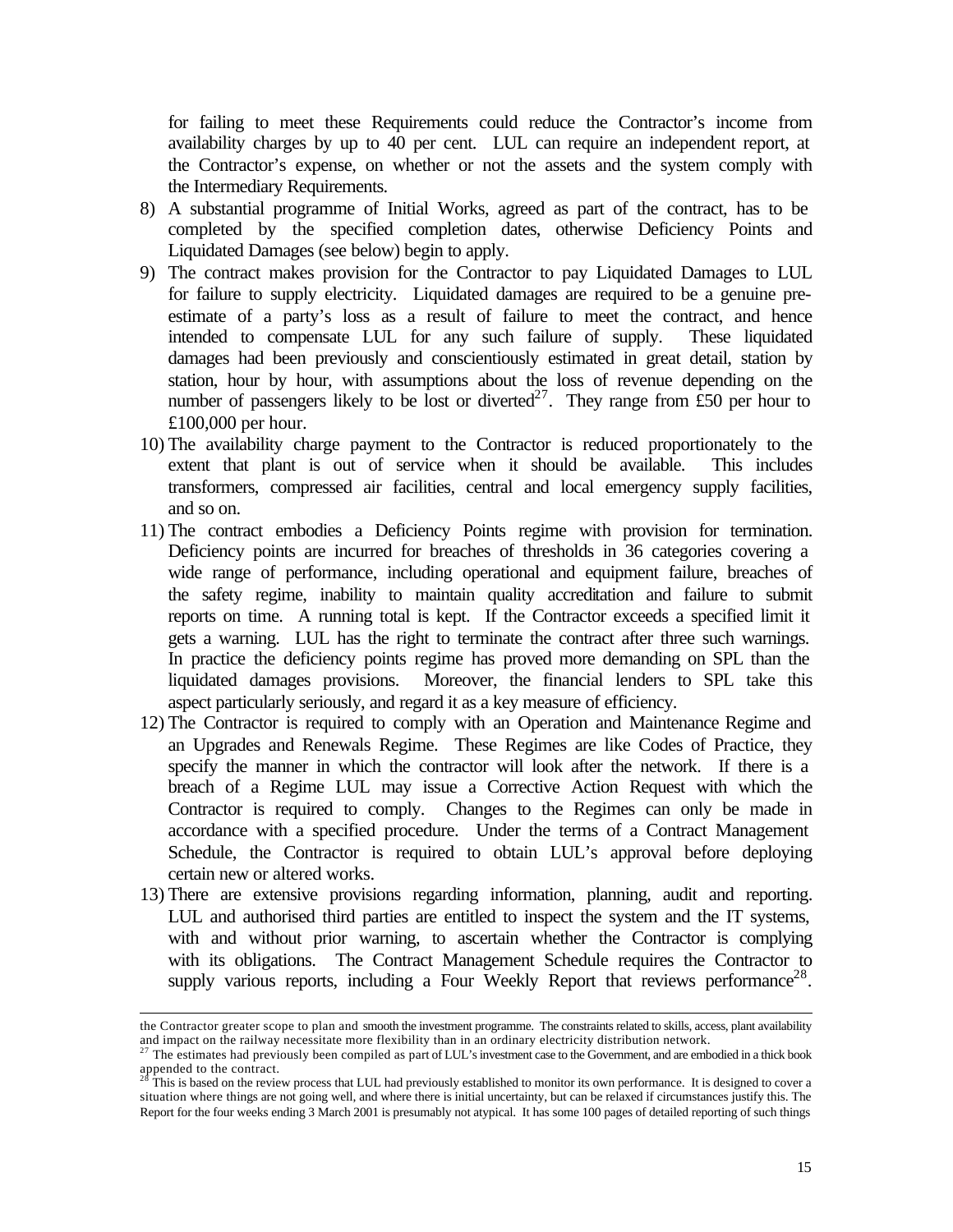The Contractor is required to provide LUL with its Annual Operating Plan and its Five Yearly Operating Plan, to accept any reasonable changes requested by LUL, and to comply with these plans. The Contractor has to test the assets periodically according to a specified regime, and report to LUL, which is entitled to be present at the testing. The Contractor must promptly repair, renew or replace any assets not operating in accordance with the Performance Specification. The Contractor must keep an up-to-date Asset Register and Contract Register, to which LUL has access, and must provide LUL with an annual copy of these, identifying all changes that have occurred during the year.

- 14) There is some provision for defined consequential losses, such as reasonable costs of contractors to LUL and in relation to death or injury resulting from the negligence of the Contractor.
- 15) The Bidder's Financial Model, originally developed by each bidder to enable it to calculate it's bid, also gave LUL an understanding of how the bid price related to the elements of cost and requirements in the contract. In particular, it enabled LUL to satisfy itself that all its requirements had been priced in, that there were no missed items, that the bidder envisaged spending enough in future years, etc. $29$

Two other developments and considerations helped to assure LUL.

- 16) SPL's participation is on a highly leveraged basis. The banks that lent to SPL required that it build up a year's turnover and keep this in the form of reserves. This is an assurance to LUL as well as to the banks. The willingness of the banks to lend to SPL in the first place, and continuing evidence that they are content with the situation, provides some further assurance to LUL.
- 17) In designing its own works to ensure compliance with the performance specification, SPL decided that it would seek levels of system security not less than those applied by LUL in the past. It would use existing LUL standards until it developed its own standards, and in the absence of applicable LUL standards would use British Standards or recognised International Standards.<sup>30</sup>

All these conditions were designed or helped to provide LUL with assurance that the Contractor would perform as intended with respect to quality of service in the immediate and more distant future.

#### **Protection for LUL against price risk**

A second main source of risk for LUL concerned price. Would LUL be paying too much for the contracted out services, or be perceived as doing so at some time in the future? Would the Contractor be perceived as making too much profit from the contract? LUL had the following sources of assurance.

l

as failures to supply, system non-delivery ratios, liquidated damages and deficiency points, graphical plots of faults and failures, plant out of service, maintenance completed, audit progress, safety and environmental implementation plans, remedial actions, renewals and upgrades progress, incident investigations, variations, works with potential to affect reliability, assets installed and disposed,

disruption claims, disputes and problems, financial and fuel statistics, metering and liability costs.<br><sup>29</sup> Lodging of the final model was a condition precedent of the contract, and the model is used in calculating allowed Variations, as discussed below.

<sup>30</sup> Buchanan and Hardy *op. cit*. p. 9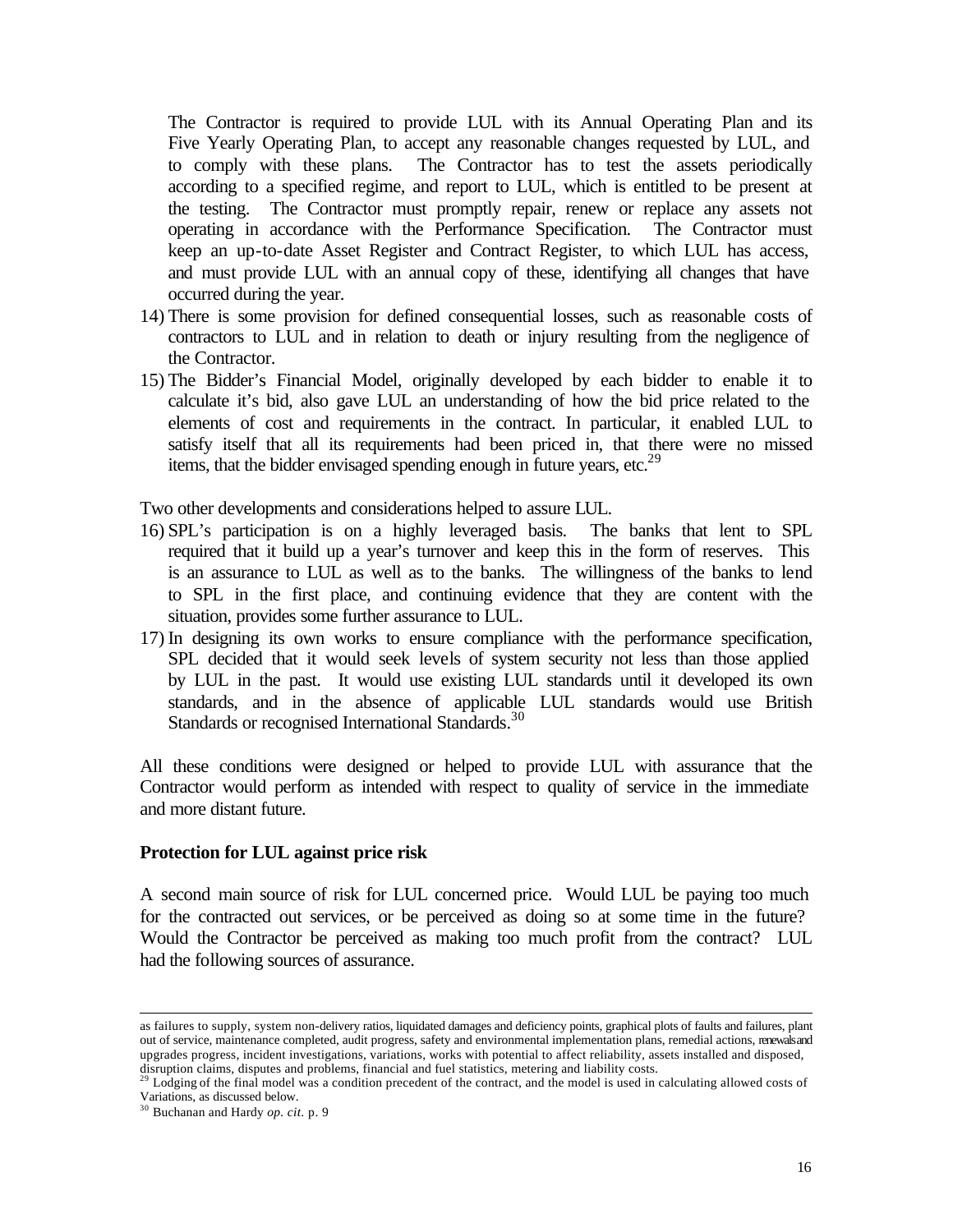- 1) The terms offered by the Contractor had been the result of a vigorous tendering and bidding process involving several well-qualified and interested consortia, and LUL regarded this process as competitive.
- 2) The Treasury had tested the proposed terms against its Public Sector Comparator, which estimated the cost of LUL itself carrying out the work, and concluded that the terms offered were better.
- 3) LUL's own calculations, independent of the Treasury's calculations and not shared with LUL's engineering team so as not to bias engineering decisions, showed that the final contract terms offered worthwhile savings to LUL.
- 4) LUL was advised by its technical consultants that there were no dramatic technical advances in the offing that were likely to reduce the Contractor's costs significantly in future.
- 5) Because there was some prospect of a future reduction in the cost of electricity itself following the opening of the competitive market, and other prospective advantages from being able to choose a supplier, LUL withdrew the provision of electricity from the contract and retained this function for itself. It required the Contractor to pass through the cost of fuel purchased by LUL and to provide assistance and advice on purchasing.
- 6) Because there was some prospect of future income from sale of surplus generation and from charges to third parties for use of LUL's system, the contract provided for SPL to share in these revenues, and in any commercial exploitation of the cable ducts (e.g. for telecommunications).

# **Protection for LUL against opportunism**

Many economists have stressed the dangers of one party locking itself into a monopoly relationship that could render it vulnerable to opportunistic price increases by the other party in future. Would LUL be vulnerable in this way? Not on the services covered by the contract. For the next thirty years these were to be provided at a fixed price basis established by the bid. But LUL could be vulnerable to opportunistic overstatements of cost in certain other respects, and the contract seeks to prevent this.

First, some aspects of the Specification require an ongoing commitment from LUL in order to allow the Contractor to perform. The contract contains a schedule listing these so-called LUL Dependencies. For example LUL must provide specified access to the track. If LUL does not do so, the Contractor can claim for Disruption Costs.

To minimise opportunism here, the contract provides that Disruption Costs are payable only according to a clearly defined mechanism. Claims are required within a certain time and with specified detail. The Contractor must keep contemporary records, which LUL may inspect, and LUL may instruct the Contractor to keep further records. The Contractor has a duty to notify LUL of any circumstances that might lead to a claim for Disruption Costs and a duty to mitigate the LUL's exposure (eg. by deploying staff elsewhere rather than leaving them idle).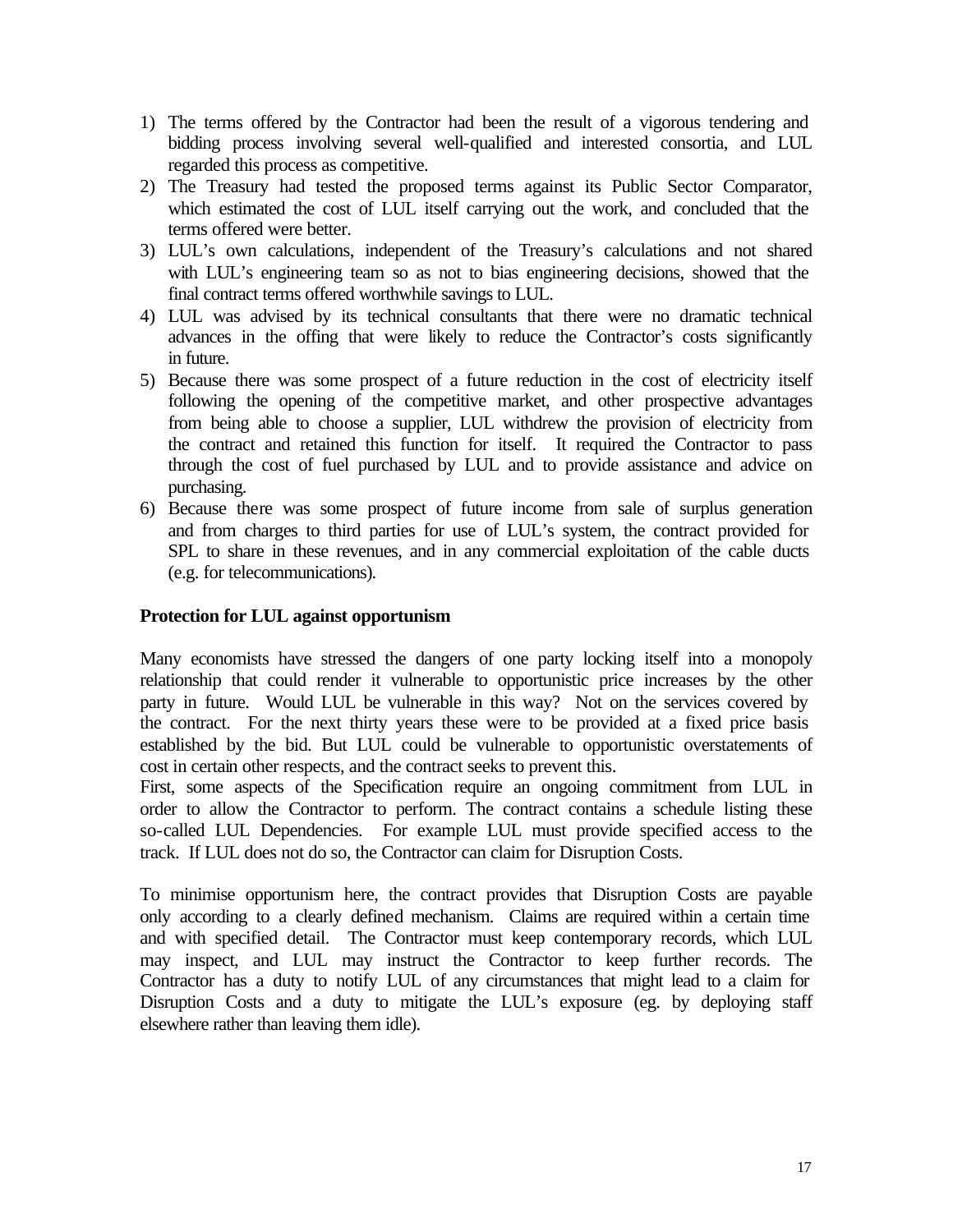Second, the bids and contract were based on a future load specified by LUL, reflecting its estimate of future rail output and the pattern of future train running. If this estimate changes, LUL has to compensate the Contractor for its additional costs.

Because of the difficulty of estimating future demand, the estimates were initially made for 5 years ahead rather than 30 years. For each item of equipment, the capacity, the load on the system and the spare capacity, at the time of handing over the system, were all jointly agreed with the Contractor. Each year, LUL has to provide the Contractor with its best estimate of any changes to its future requirements in each of the next five years. "It will provide as much detail as is reasonably practicable and will indicate the degree of certainty attached to each part of the estimate." In the light of this the Contractor has to provide an Annual Operating Plan and a Five Yearly Operating Plan. A Minor Load Change, which can be accommodated within the defined capacity, will not normally give rise to additional costs. A Major Load Change, which cannot be so accommodated, is treated as a Variation (see below). $31$ 

Third, it was envisaged that LUL would subsequently wish to commission various new works beyond those covered by the original contract. The contract provides that LUL may request a Variation in the contract to deal with changed circumstances or revised plans on the part of LUL. These Variations could be substantial relative to the initial investment in the original contract.<sup>32</sup> It is therefore necessary to protect the interests of both parties.

On the one hand, to protect the lenders, the Contractor is not obliged to implement the Variation if it would unduly increase  $risk^{33}$ , or if the Contractor is unable to raise sufficient additional finance. And if the Variation increases the Contractor's costs or risks (such as the risk of having to pay greater liquidated damages), the Contractor is entitled to a price adjustment. This is calibrated "to ensure that the Contractor is financially no better and no worse off than if it had not been required to implement the Variation".

On the other hand, to protect LUL, the Contractor may not refuse to implement a Variation on the ground that it is unable to raise sufficient additional finance unless a number of avenues have been explored without success. LUL has the opportunity to make advance payments and the right to attend meetings with lenders to discuss the reasons for refusal to provide such additional finance. If Contractor argues that additional equity is necessary to raise additional finance and that this requires a higher

l <sup>31</sup> The Contractor may be requested to provide information in support of any claimed Major Variation, and "the Contractor shall provide such co-operation and information as LUL may reasonably require to establish whether any proposed Major load Change may be implemented ... in any other way as a Minor Load Change."<br><sup>32</sup> The contract provided for initial investment of about £100 million and a total investment of just over £250 million. To date nearly

<sup>200</sup> Variations have been discussed, amounting to a further £100 million. About 6 of these Variations have been associated with Major Load Changes. Most of these Variations have been for at most  $\pounds 2 - 3$  million, but one of them, to provide for harmonic filtering and voltage correction equipment, has a value of about £60 million (£30 million capital expenditure and £30 million operating costs).] There can also be negative Variations – for example the initial obligation to provide emergency supplies to radios was removed, which would have saved about £19 million. However, to minimise the cost of running the Contractor's Financial Model (see below) necessary to cost the change, this negative Variation was combined with the harmonics Variation. There is a limit to the permitted extent of downsizing of the contract, as is reportedly not atypical in long-term facilities management contracts.<br><sup>33</sup>The Contractor is not obliged to implement any Variation where "the Incremental Risk is greater than an

the Risk Protections do not mitigate this to below 10 percent". Moreover, "in no circumstances should the amount of the Price Adjustment be the Principle Risk Protection". Sufficient steps have to be taken actually to mitigate the risk.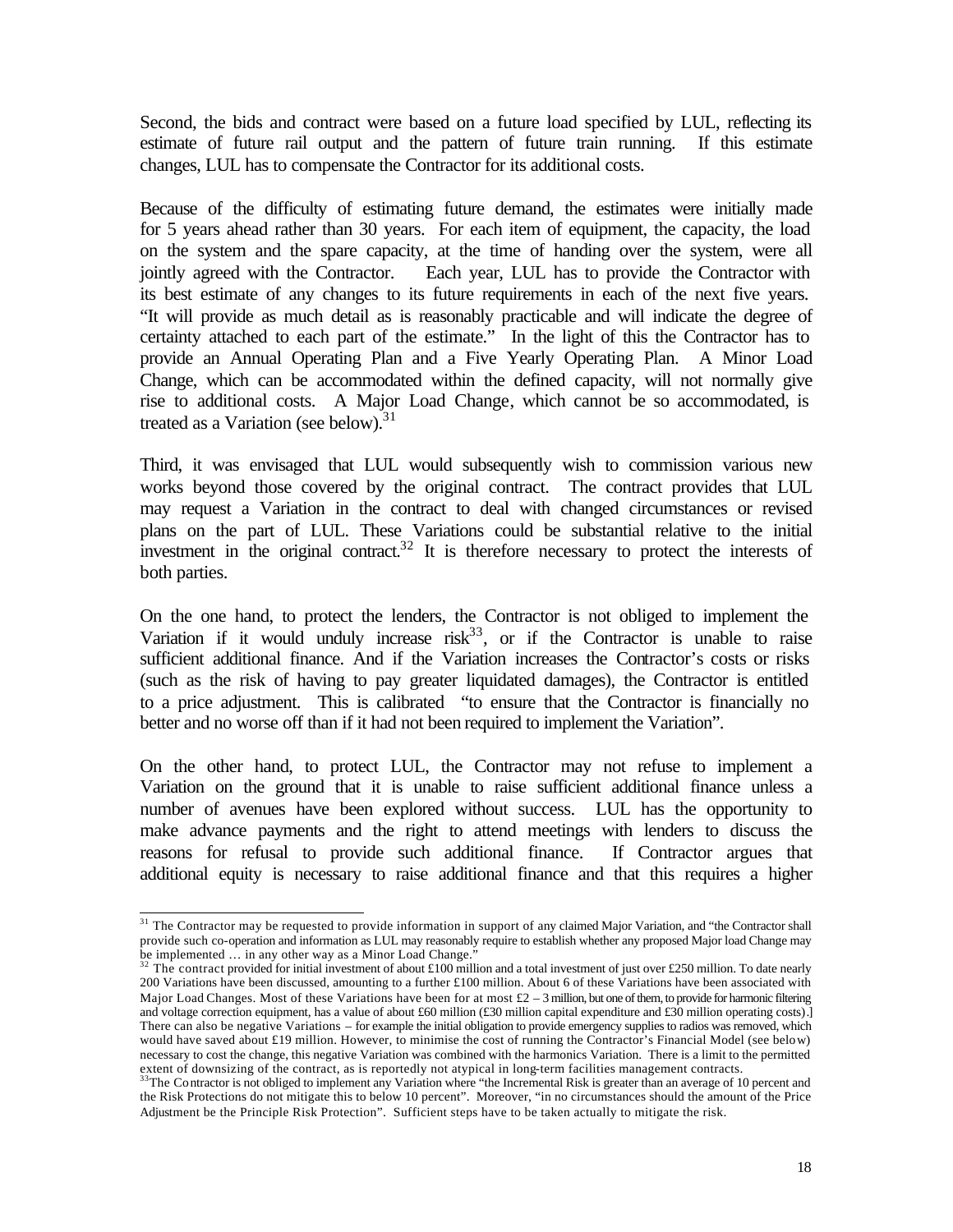internal rate of return than provided for in the contract, then LUL may request the Contractor to get additional quotes from lending institutions, and may obtain the funding itself if the Contractor chooses not to invest.

LUL could be particularly vulnerable to opportunistic cost inflation with respect to Variations. The contract therefore seeks to strengthen LUL's position. The contract requires that "The Contractor shall comply with the Cost Optimisation Principles and.… shall take all reasonable efforts to minimise the adverse and maximise the favourable financial impact on LUL of any Variation". The Cost Optimisation Principles mean that "the cost of assets and services will be assessed on the basis of the lowest reasonable whole life costs" and work is "to be performed in accordance with Good Industry Practice". The Contractor has to take reasonable steps to demonstrate such lowest costs, including by affording LUL access to detailed information supporting these costs. LUL has the "right to require the Contractor to carry out competitive tendering if the Contractor is unable to demonstrate to the reasonable satisfaction of the Contract Manager, lowest reasonable whole life costs." Some 14 categories of reasonable costs are specified. The ways in which the Contractor shall comply with this obligation are spelled out in some detail.<sup>34</sup>

The calculation of such price adjustment as will make the Contractor no better and no worse off is also specified in detail. The Contractor's Financial Model that was the basis of the original bid price is revised to include the price adjustment and the anticipated changes in costs as a result of the Variation. The outcome must then maintain the criteria in the initial Model. These include specified internal rates of return to debtholders and shareholders, a specified net present value at a specified real discount rate, and residual cash balances and reserves as at the starting date. LUL can choose the profile of the price adjustment.<sup>35</sup> If the Variation is solely for the supply of any item set out in a certain schedule, LUL may elect a Fixed Price Variation based on the pre-specified unit rates in that schedule.

The issue of vulnerability to opportunism is all the greater because the contract grants the Contractor exclusive rights to operate, maintain, renew and upgrade the electricity distribution system and the SCADA systems. The Contractor has the right to perform both the capital works and the operation and maintenance associated with any Variation. The purpose of this exclusivity clause is not to protect the Contractor.<sup>36</sup> LUL inserted it in order to avoid disputes about responsibility: if there is no other operator on the system then the Contractor can be held fully responsible for actions and outcomes other than those attributable to LUL. However, to avoid LUL being held hostage by the Contractor,

l  $34$  In particular, the Contractor is required to a) suggest any alternatives to LUL's requirements that would achieve the same objective more cost effectively, b) set out the manner of implementation that would minimise the incremental risk and disruption, c) advise LUL of any new technology that materially alters the method by which the Contractor will perform the Variation and any impact that the new technology would have, d) take all reasonable efforts to plan its expenditure to meet this Variation so as to minimise the costs of any possible future Variations that LUL has said are in contemplation, and e) optimise the financing, timing and tax implications.<br><sup>35</sup> Including whether to spread it over the remaining life of the Contract, or to make a s

the costs in each period. <sup>36</sup> In contracts where individual bill items are specified such exclusivity protects the Contractor against "cherry picking" whereby the

client can go elsewhere on high margin items and force the contractor to accept quantity increases on low margin (or negative margin) items. However, LUL did not require such specification of bill items in the present contract, with the exception of one area where LUL could not specify its requirements at the time.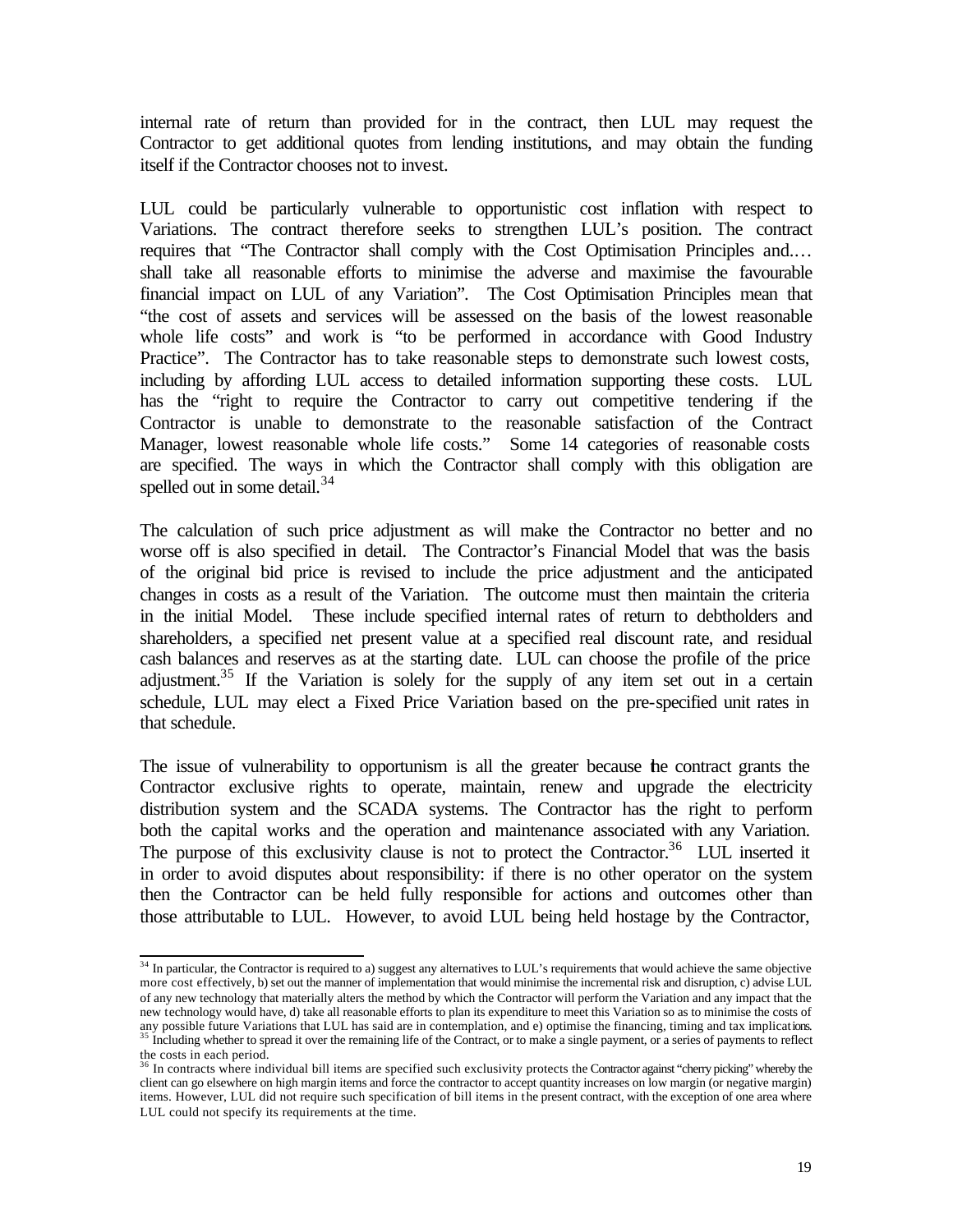if the Contractor has failed to comply with the Cost Optimisation Principles, or to follow the specified procedures for assisting LUL, then LUL may offer such works to a third party. LUL may require the Contractor to provide services to the third party and allow access to the system and assets to carry out work, and there is provision for the Contractor subsequently to adopt the third party works.

LUL has been very rigorous in costing Variations to the contract. For example, as part of its demonstration that cost is optimised, SPL has to show that its proposed price is "about market". To do this on the harmonics Variation, SPL required ABB (the consortium member that would expect to get this work) to plot its price over the last 20 jobs that it secured to show that its price quoted for this job came under the general level of the price it quoted for those other jobs<sup>37</sup>. With increasing experience, there is now an agreed checklist of what LUL would expect to see under the Cost Optimisation Principle.

LUL had another concern about "lock-in". Would it be able to benefit from new technology in future, and would the contract have an adverse effect on the development of that technology? For example, several manufacturers used to develop new products for LUL (e.g. fireproof materials) but if they believed that the manufacturer member of the Contractor's consortium would automatically get all the work in future by virtue of the contract, why should they bother to develop such products? The contract therefore requires the Contractor to keep LUL informed of the existence and impact of any new technology and to choose the method that minimises costs. SPL profits from such general awareness. LUL is not at significant risk on failure to adopt innovations on existing work, given the advice to it about no major innovations being imminent, and it can profit from such innovation on the new work it commissions. In the event, there has been no problem with other manufacturers to date, and in fact SPL has bought from one innovating manufacturer outside the Consortium that had previously expressed fears.

# **Protection for SPL against quality and price risks**

l

SPL was as concerned as LUL about the risks to which it was exposing itself. Could it be confident that it could deliver the promised service for the price it had quoted, a price that was irrevocable for thirty years? If costs did turn out to be higher than expected, SPL could hope to get the price right on subsequent work, although there was a tough process of justification for Variations (see above). However, the initially contracted work was so significant that the terms needed to be right in the first place<sup>38</sup>.

The first priority for SPL was to satisfy itself that it was dealing with a manageable task. SPL therefore carried out a full due diligence examination of the state of LUL's assets, and concluded that this was essentially a situation with which it was familiar. Where the assets were initially inadequate it obtained a derogation from the requirements. No unsettling changes in policy with respect to safety were envisaged<sup>39</sup>.

 $37$  LUL also took independent advice on this matter, and would expect to do so in future for major Variations.

<sup>&</sup>lt;sup>38</sup> In a normal commercial context, if the situation became untenable for one or other party, some renegotiation could occur. However, this would be difficult in the political context, and given that the basis for the PFI contract was the transference of risk to the bidder. <sup>39</sup> Buchanan and Hardy (*op. cit*. pp. 6-7) summarise the situation as follows. "This contract differs from most previous UK PFI schemes in that the extent of the infrastructure being operated by the Contractor is much greater than the new capital works being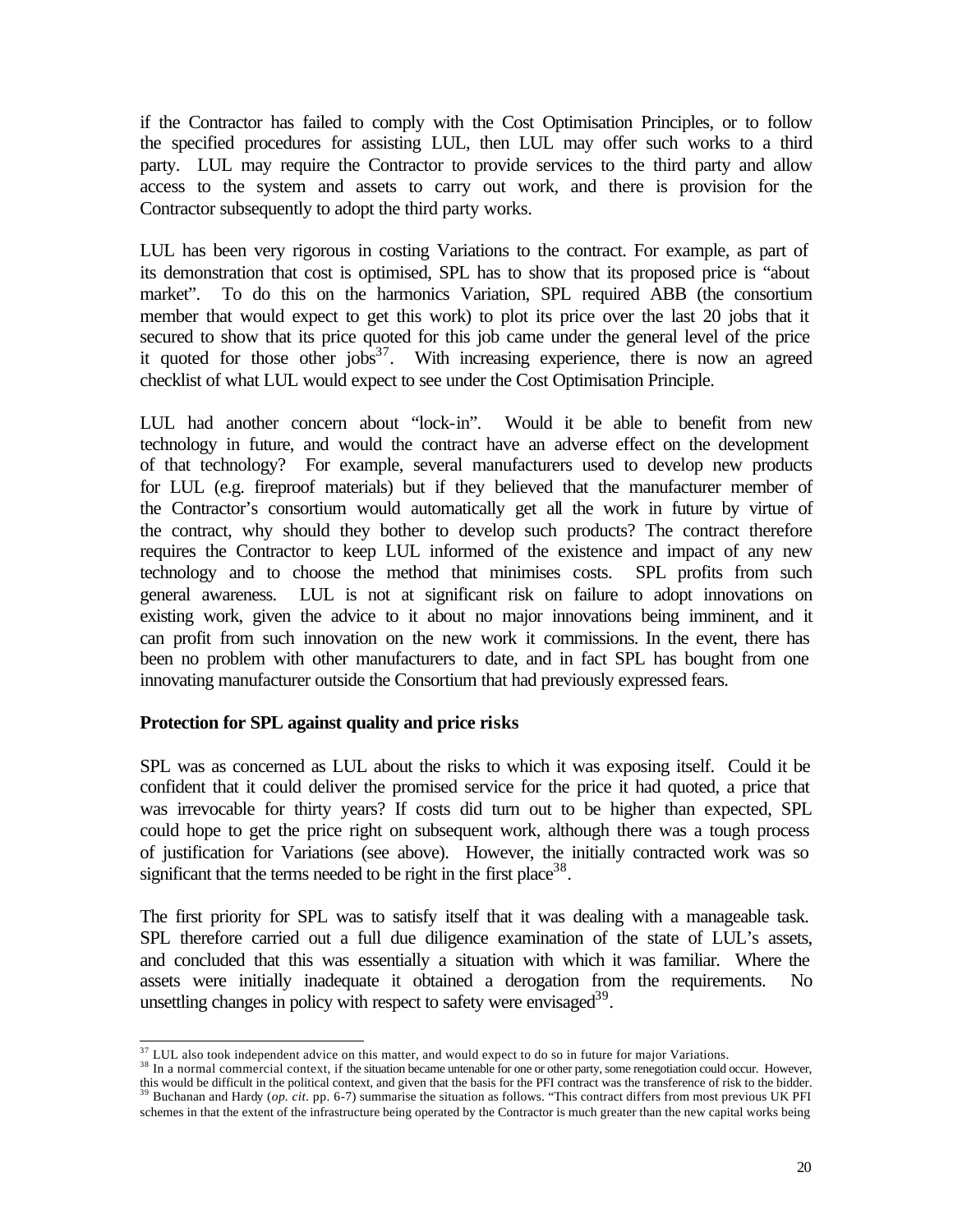Once SPL had satisfied itself that it could handle the business in normal circumstances, the next concern was to reduce to a manageable level the risk of unforeseen eventualities. The contract reduced these by allocating to LUL those risks that it was best placed to deal with, such as changes in load on the system, and by capping other risks, as discussed above. In addition, SPL was able to lay off other risks with insurance companies (for example, risks of switchgear damaged by water, or of catastrophic plant failure).

In some contracts there might be a worry about a client's credit rating. Here there was a worry about a "New York" scenario, in which LUL was unable or unwilling to pay its bills because of a change in political circumstances in London. This was dealt with by a change of status clause, allowing the Contractor to terminate the contract if LUL was dissolved or wound up, or if there was a change in law rendering the Contractor's performance illegal or impossible, or if LUL breached its payment obligations.

# **4. THE PROBLEMS IDENTIFIED BY WILLIAMSON**

Williamson identified three main potential problems about long-term contracts for franchising out natural monopolies. (1) The initial award criterion is apt to be artificial or obscure. (2) Execution problems are apt to develop in the price-cost relationship, in other performance aspects, and in political respects. (3) Bidding parity between the incumbent and prospective rivals at the contract renewal interval is unlikely to be realised. He illustrated these by the experience of granting community antenna television (CATV) franchises in Oakland, California.

This section compares the SPL/LUL contract and experience against the Oakland CATV experience, with respect to each of these potential problems. How did SPL and LUL try to deal with the potential problems and with what success so far?

# **Artificial or obscure initial award criterion**

l

Williamson points out that there are difficulties if the criteria for the initial award include not only price but also a set of different quality dimensions. Similarly if price itself is not

undertaken initially. Consequently the extent of risk being accepted by SPL is heavily weighted by the adequacy and condition of these existing assets.

During the initial bidding stage, SPL placed heavy reliance upon data provided by LUL, with only a few sample on-site checks possible in the time available. SPL was helped by having within its partnership staff with knowledge of the LUL system as a result of previous and current contracts [between LUL and ABB and Balfour Beatty]. During the post-bid negotiation stage however it was necessary to confirm the initial assumptions with more detailed checks…. The conclusions which SPL arrived at as a result of these investigations were:

a) The distribution system was generally of an age and condition comparable with that of a typical UK REC.

b) There were a few specific areas of the distribution system which would not immediately meet the requirements of the Performance Specification set out in the contract.

c) The security criteria used by LUL were in line with good practice for a passenger-carrying underground railway, and complied with the requirements of the LUL Railway Safety Case….

The first of these conclusions enabled SPL, by drawing upon the expertise of SEEBOARD, to make a reasonable assessment of the risks inherent in operating the distribution system, and to establish a renewals programme on a realistic basis. The second was initially reflected in a number of qualifications to the SPL position. During the period of contract negotiation these qualifications were either covered by modifications to the contract terms, or translated into Derogations. The third gave confidence to the investors, and enabled SPL to base its operating, maintenance and planning policies on an assumption that LUL's safety and security approach would be continued. This in turn gave assurance to LUL."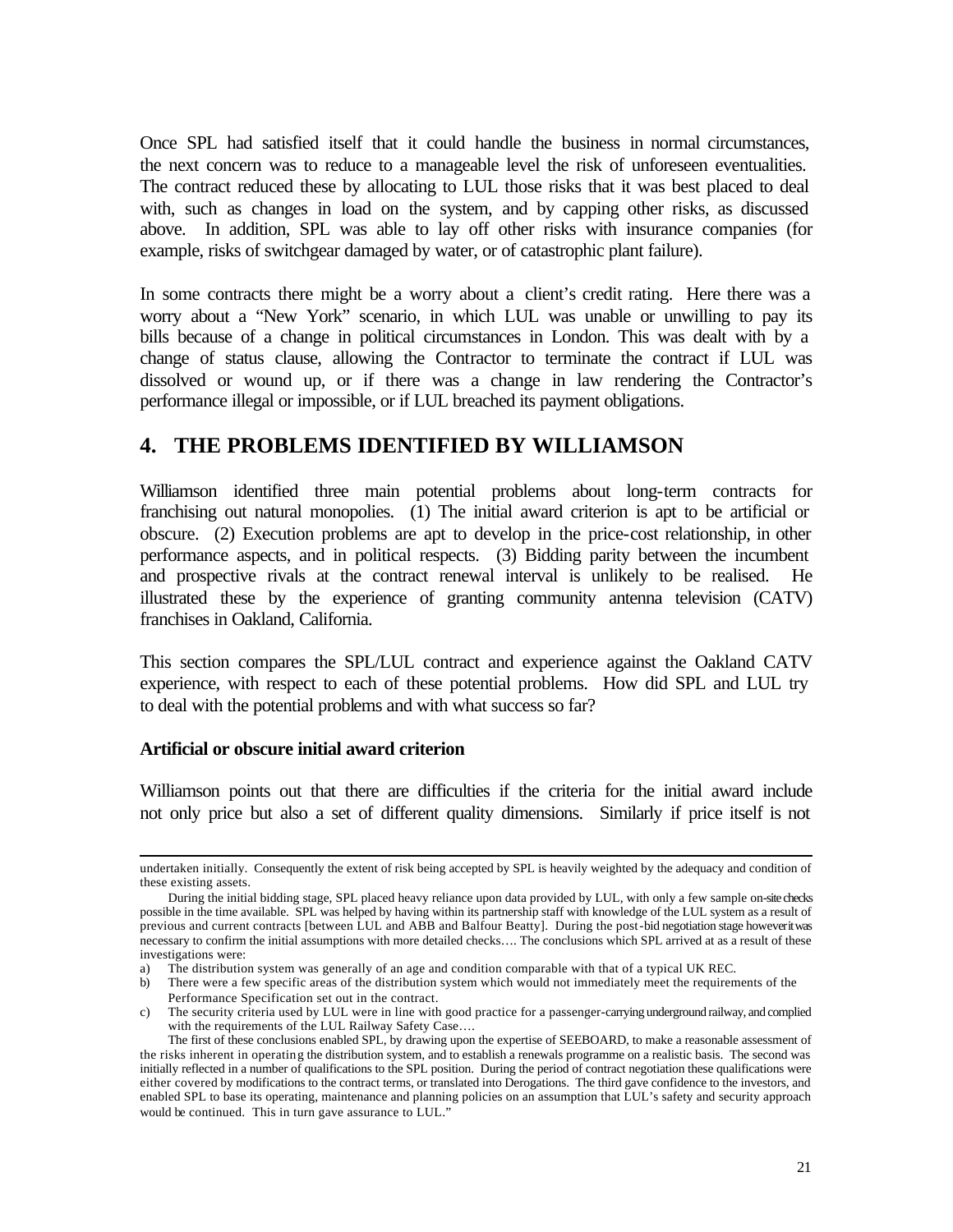a single parameter but a vector, e.g. a complex pricing schedule for variable load, varying by time or according to particular future circumstances. "The upshot is that, although franchise awards can be reduced to a lowest bid price criterion, this is apt to be artificial if the future is uncertain and the service in question is at all complex." (p.81)

In the Oakland CATV example, bidders were to provide a basic System A and also a System B which would offer special programming and other services. However, the mix of programming and other services in System B was left unspecified and the charges for System B were to be determined later by the franchisee with the approval of the City Council. The franchise was awarded on the basis of the lowest bid price X to provide System A. Williamson comments that this simplified the award criterion, but the promise to supply that system cheaply proved to be specious because most subscribers took both systems. $40$ 

LUL was faced with less uncertainty about demand and technology than was Oakland, given that CATV was new whereas the underground railway was a long-existing service and there was advice that no new technology was imminent there. However, there was still some uncertainty about the future demand for underground travel, not least about government policy thereto. There were also differences of view about the best technical solution to adopt to replace the existing generating station and to meet the projected demand growth. Different solutions would have different implications for the costs and risks of meeting the quality specifications. The electricity network represents a complex service in respect of quality, and there was extensive potential scope for varying the price, risk and quality paths over a thirty year horizon, with possible implications for other aspects such as flexibility, innovation etc. An additional complexity was the important safety aspect, and the greater financial and political impact of the LUL contract compared to the CATV franchise.

LUL resolved these issues as follows. It established four criteria for pre-qualification: engineering, safety, human resources, and commercial. The engineering criterion included the knowledge, experience and reputation necessary to do the work and the acceptability of the proposed technical solution for the Initial Works. The safety criterion included previous experience working on railways and the ability to take forward a dynamic safety case for the underground.<sup>41</sup> The human resources criterion included the ability satisfactorily to take on the bulk of the existing LUL Power System staff including their pension arrangements. The commercial criterion included cost and risk sharing. Essentially, the first three criteria had to be met; subject to this, commercial issues would be the determining factor.

l

 $40$  "The lack of attention to System B  $\ldots$  may well have contributed to "adventurous" bidding on the part of Focus [the lowest bidder by a factor of two]…. To have regarded System A … as the "basic system" was misguided. Over 90 percent of the subscribers took the combined A/B service, although the additional service thereby obtained was relatively mundane… The rate on the combined service, however, was three-and-a-half times as great as [on] the basic System A service…. The possibility that the Staff [of the Office of General Services, City of Oakland] was gullible and deliberately misled during the[se] precontract discussions cannot be dismissed…. Whatever the case – given the demand and technological uncertainties associated with CATV and the complexity of the

service, in quality and product mix respects – reducing the award criterion to the lowest bid price for System A resulted in a strained and perhaps bogus competition." (Williamson p.99)<br><sup>41</sup> "Maintaining a dynamic safety case" is a Rail Inspectorate requirement. It means identifying risks and saying how they are to be

addressed, and keeping up to date with changes in the system. The Contractor is obliged to support LUL in securing this aim, and to get accreditation itself. In future SPL may have its own proportion of the safety case.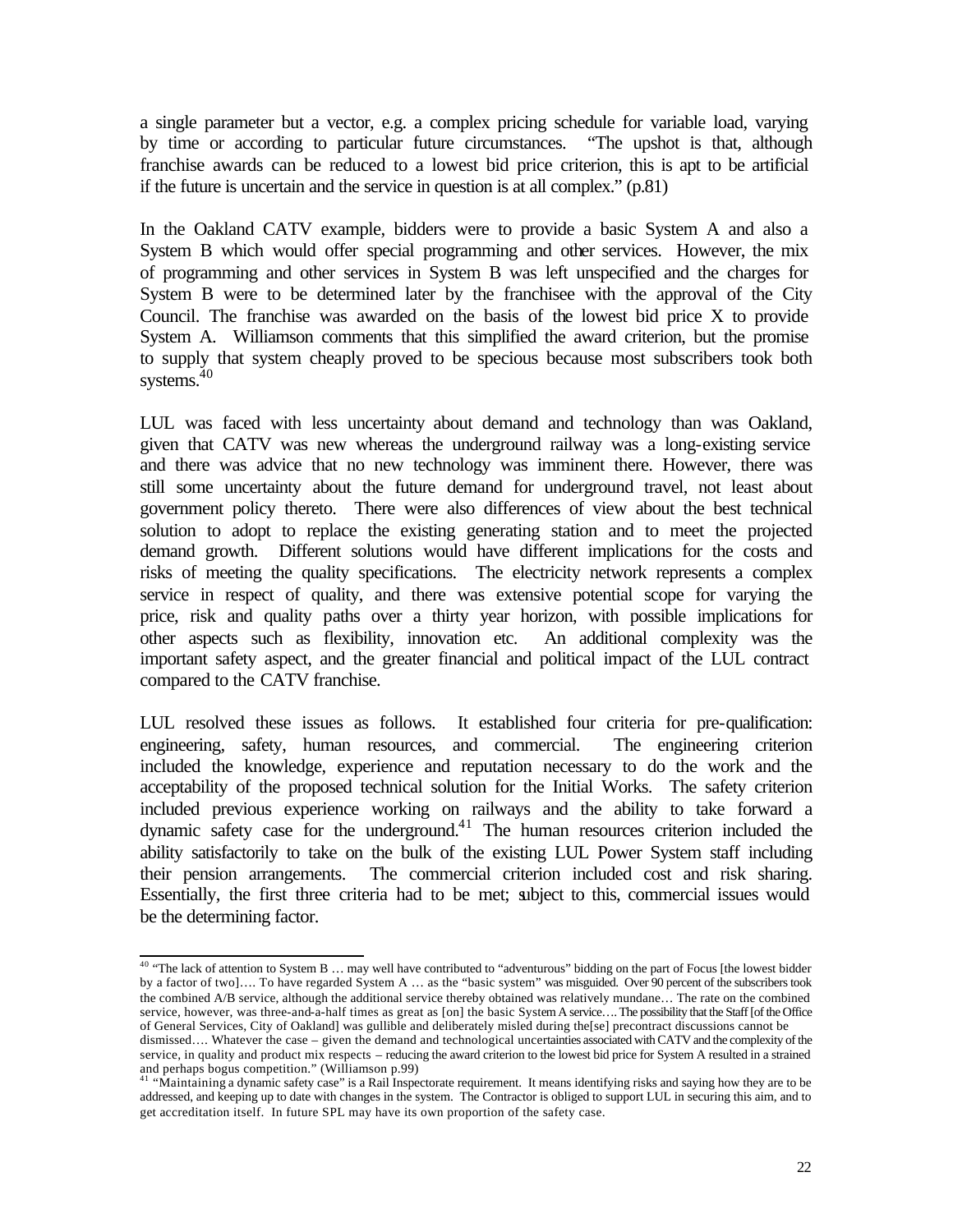Since no one organisation could expect to have all the necessary expertise and resources, consortia of electricity companies, manufacturers and banks formed naturally. Four consortia pre-qualified. They were reduced to two at the formal tender stage. These two fully met the first three criteria<sup>42</sup>.

The quality issue was determined by specifying the required performance. It was to be expected that bidders would differ with respect to the technical solutions proposed, which as noted could have implications for performance, but the liquidated damages would make LUL good against any differences here. These liquidated damages and the deficiency points process, and the other provisions of the contract discussed above, were intended to keep the Contractor within acceptable limits.

The allocation of risk as between LUL and the Contractor would have significant implications for both parties, and could not be ignored in assessing the bid price. Consequently discussions proceeded with both main bidders to secure a mutually acceptable allocation and capping of risks, so that the bids could be evaluated on a common basis with respect to price<sup>43</sup>. In particular, the risks associated with demand growth were assumed by LUL.

To reduce the potential multi-dimensionality of price to a single parameter, the bids were required to be formulated in terms of a constant revenue stream in real terms (i.e. adjusted for RPI) over the thirty years.<sup>44</sup>

With the LUL contract there was no concept of bidding to provide an additional and illspecified System B at charges to be determined later<sup>45</sup>. The bid was solely to provide the well-specified basic service (System A) that LUL wished to purchase, and award of the contract was based on that  $bid^{46}$ .

# **Execution problems**

## (i) price-cost relations

Williamson writes

"In circumstances in which long-term contracts are executed under conditions of uncertainty, fixed price bids are apt to be rather unsatisfactory. If the

l  $42$  The bidders were surprised how extensively LUL vetted them. It was important to LUL to protect against any subsequent incompetence and to ensure credibility with Government and staff. Most of the latter would be transferring to the Contractor. There were differences in approach between the two main bidders. One addressed the risk issue early, saw it as a "show-stopper" initially, then translated the risk into a large premium in the bid price. The other bidder did not initially consider the level of risk as unacceptable, given its previous experience in operating electricity distribution networks, but later came to see the significance of it.

<sup>&</sup>lt;sup>44</sup> There is some adjustment to reflect the incidence of investment (e.g. between years 7 and 15 there is a big investment in asset replacement), and known changes in circumstances (e.g. the closure of Lots Road). There is also some smoothing of revenue where that would be beneficial to both parties.

<sup>&</sup>lt;sup>45</sup> There was the prospect of further work to implement Variations but, unlike the situation with the Oakland CATV systems, the bidder was not expected to propose the content of such work, and the basis for pricing any such work was made clear in the contract. There was scope for a bidder to offer an additional bid for an innovative solution to the provision of the basic service, if it thought that this would be of advantage to LUL. Only one bidder availed itself of this opportunity, and proposed that the bidder retain the Lots Road site after decommissioning the generation station there. LUL had previously evaluated this option and considered it less valuable than retaining the site itself. The final choice was therefore on the basis of uniform assumptions about site ownership.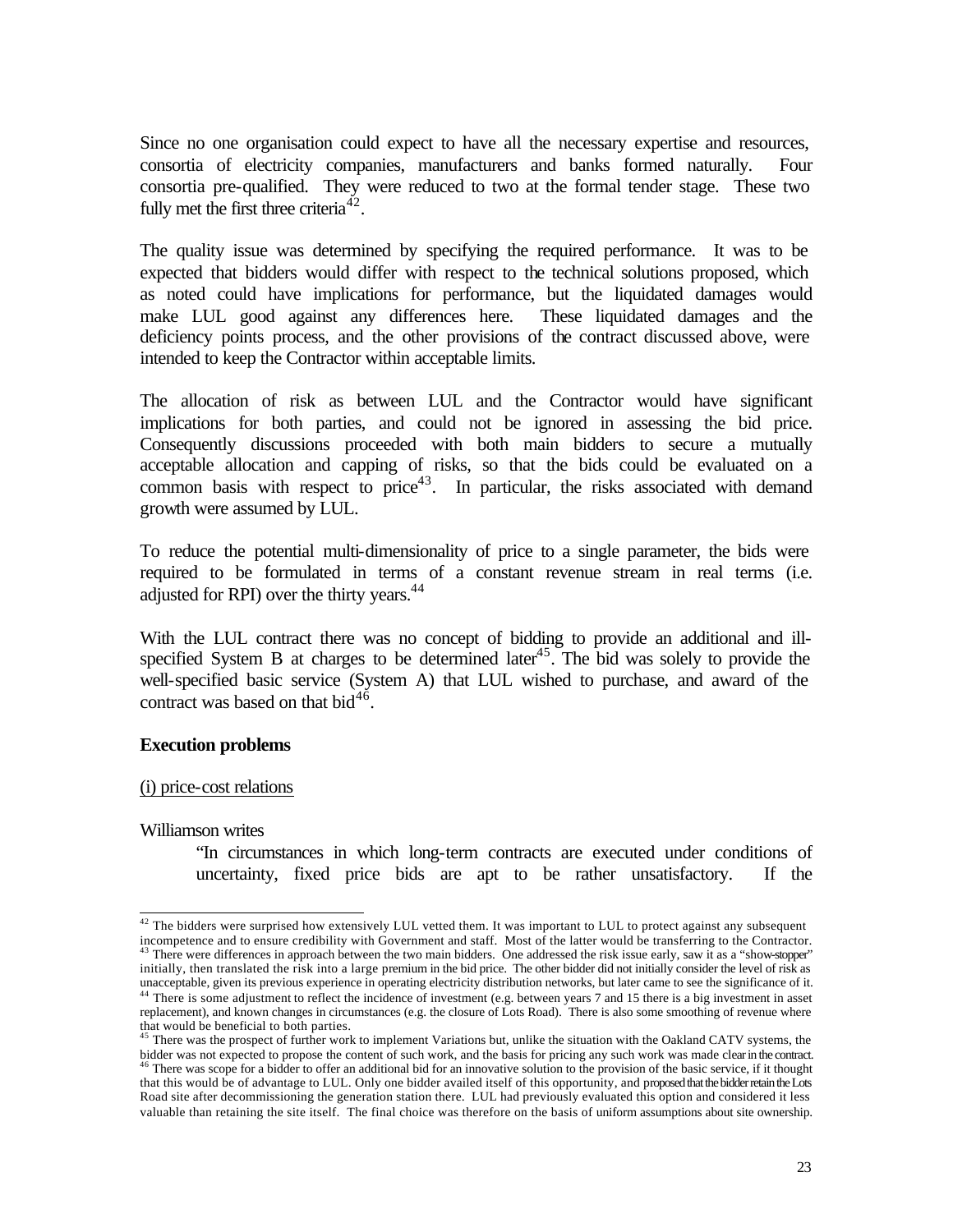environment is characterised by uncertainty with respect to technology, demand, local factor supply conditions, inflation, and the like, price-cost divergences and/or indeterminacies will develop." (p. 82)

He notes that some of these divergences can be reduced by indexation of prices, but

"This, however, is a relatively crude correction and unlikely to be satisfactory where there is rapid technological change or where local conditions deviate significantly from the index population." (p.82)

In his discussion of the Oakland CATV experience, Williamson questions whether the lowest and hence winning bid was close to per unit production cost. This is because of doubt whether the bidding process was competitive, because the more relevant System B prices were negotiated subsequent to the bidding competition, and because true cost levels are difficult to ascertain (the latter because of vertical integration, high inflation and lack of auditing capability). He does not discuss problems of divergence between price and costs over time, other than to note that the contractor and the staff are "involved in a long-term bargaining relationship over prices and costs in which political interests, bureaucratic interests, and franchise viability all play a role." (p. 99)

As regards the applicability to the LUL contract of the general factors mentioned by Williamson, relevant technology was not expected to change significantly. Uncertainty about demand was a risk assumed by LUL, and any divergences from projections are costed and remunerated according to principles laid down in the contract. London prices of labour, office space and some other inputs might be higher than in the UK generally, but there was no strong reason to expect that the divergence would vary significantly over the next thirty years. The contract reflects inflation by means of the standard Retail Price Index (RPI).

The main possible divergence between price and cost derives from the fact that the subcontracts to the contract are all price-related to the BEAMA index of electricity contracting costs for heavy engineering work, rather than to RPI, because the subcontractors would not accept them otherwise. The risk of a discrepancy between RPI and the BEAMA index was acknowledged, and is priced into the SPL contract<sup>47</sup>.

None of the factors that caused Williamson to doubt whether the winning bid in Oakland was close to per unit production cost apply in the case of LUL and SPL. There was effective competition, there was no System B, and costs were well understood by all parties. The winning bidder and LUL are indeed involved in a long-term relationship, but it is a contractual rather than bargaining relationship. Political interests, bureaucratic interests, and franchise viability have not hitherto played a significant role<sup>48</sup>.

Since electricity supply itself was not included in the contract, the possible problems of indexing relevant costs did not arise<sup>49</sup>.

l  $47$  Risk is one of the 14 categories of cost identified in the contract. A lump sum was included in the bid to cover this particular risk. SPL will either benefit or lose depending on what the actual discrepancy is, but overpricing this and other risks could have made the bid uncompetitive.

Subsequent PPP contracts for other London Underground services have become a political issue, however.

<sup>&</sup>lt;sup>49</sup> In commenting on possible flexible pricing techniques to deal with changing costs, Goldberg says "Prices might be tied to spot market prices, but spot markets for most regulated industries seldom exist (nor would the likelihood of their existence be much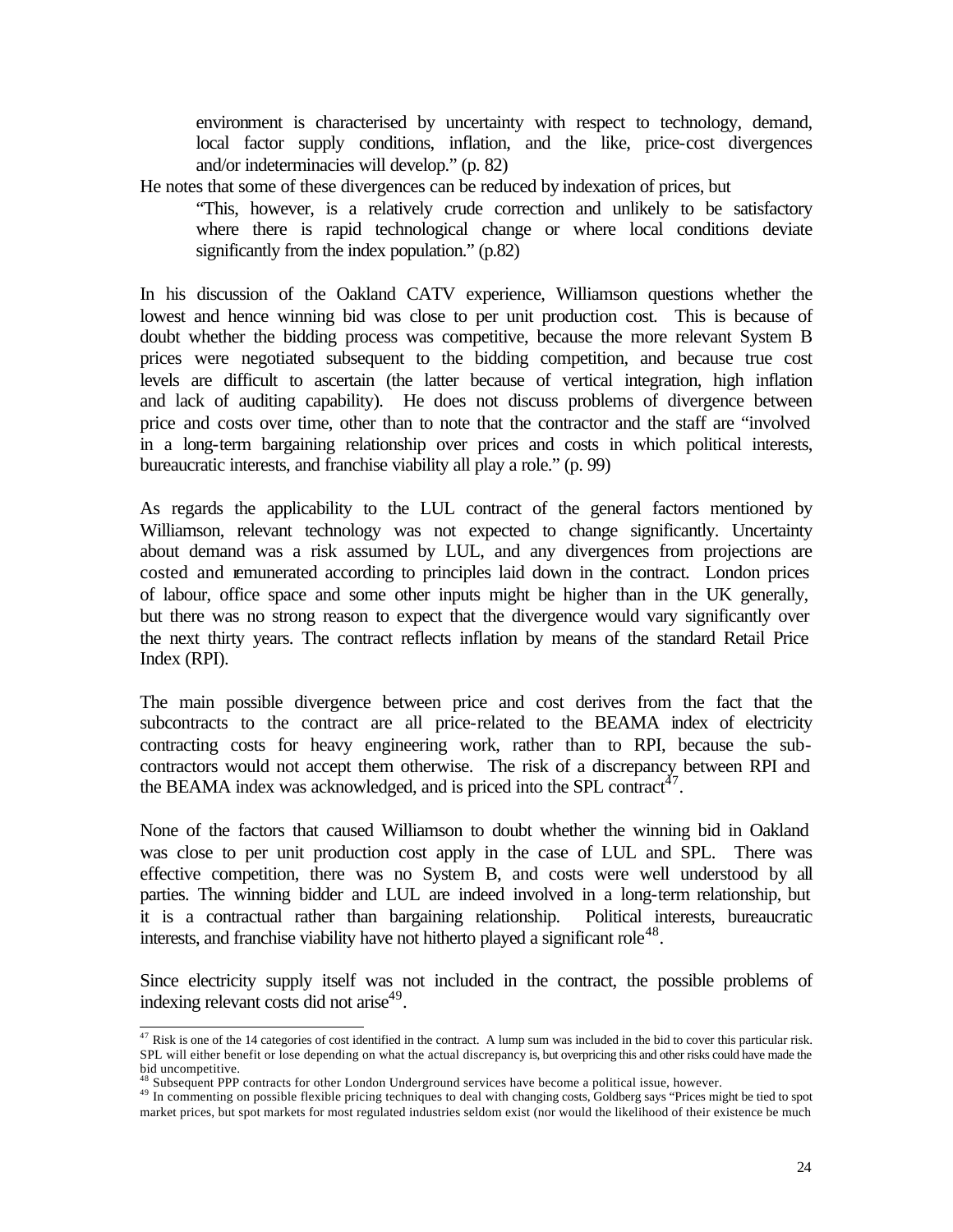### (ii) other performance attributes

Williamson argues (pp. 82-3) that, if the contract is insufficiently specific about quality of service and fails to stipulate monitoring and accounting procedures, this gives latitude to the franchisee. Enforcement of technical standards requires a policing apparatus, which in turn is likely to require a specialised agency since consumers are unlikely to have the necessary expertise. A common quality standard for all bidders may not suffice to ensure that the chosen technical solution meets the standard. Penalty clauses can help forestall the failure to meet the standards, but successful bidders can often have terms renegotiated to their advantage. Accounting ambiguities and a disinclination to allow winning bidders to fail permits franchisees to use the threat of bankruptcy during renegotiations. Monitoring and accounting control techniques can prevent such outcomes, but this amounts to a quasi-regulatory relationship.

The Oakland experience was that "the stipulation that the CATV system be installed and maintained in accordance with the 'highest and best accepted standards' of the industry coupled with technical specifications did not yield a well-defined quality outcome." There were sufficient customer complaints about quality of service "that the Staff, unable itself to assess the quality of service, has arranged for a consultant to test the degree of compliance with technical requirements." (Williamson p. 99)

In contrast, the SPL/LUL contract is very precise about quality standards and monitoring procedures. There is a specialised monitoring agency in the form of the 30 staff retained at LUL for this purpose. To supplement the prescribed quality standards there are operating Regimes familiar to both the monitoring and the transferring staff. The provision for liquidated damages serves a similar purpose to penalty clauses, but more effectively.<sup>50</sup> The liquidated damages are supplemented by the deficiency points regime with its process of warnings. There has been no renegotiation of terms. There are no accounting ambiguities: the Contractor needs to secure audited accounts commensurate with standard accounting practice, and the financial agreements with the lending banks require profits to be stated in accordance with Standard Accounting Practice (SAP 9). The contract makes further specifications (e.g. that expenditure is to be expensed not capitalised). LUL has the right to audit and take copies of all records, including the asset and contracts register. The parties operate an "open book" policy. The threat of bankruptcy is not available to the Contractor because LUL (and the Government) required parent company guarantees, and the lenders insisted on reserves being built up.

## (iii) politics

## Williamson argues that

l enhanced under alternative nonregulatory regimes)." (p. 438) In fact spot markets do now exist for electricity and gas, and their existence was indeed greatly enhanced by deregulation (including privatisation and liberalisation in the UK).<br><sup>50</sup> In the event of a dignate special in the UK).

In the event of a dispute, penalties are difficult to enforce unless related to costs, whereas genuine and agreed pre-estimates of loss are difficult to challenge. The contract provides that "All sums payable by the Contractor to LUL pursuant to Clause [ ] shall be paid as liquidated damages and not as a penalty and the Parties acknowledge that such sums are a genuine attempt to pre-estimate the loss which will be suffered by LUL in the event of any such failures in performance or breach of this Contract."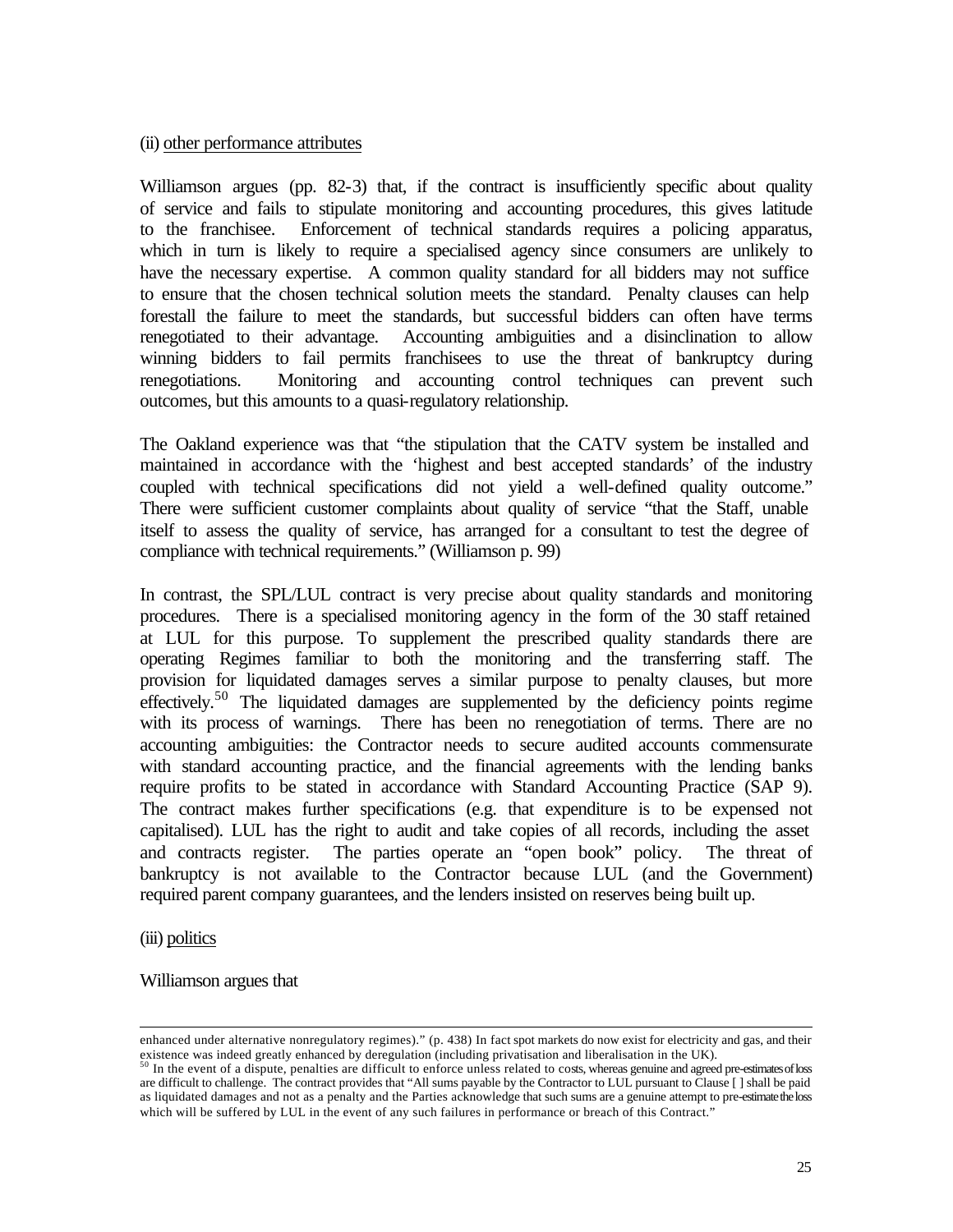"in circumstances in which renegotiation is common and perhaps vital to the profitable operation of a franchise, political skills assume special importance. Prospective suppliers who possess superior skills in least cost supply respects but who are relatively inept in dealing with the franchising bureaucracy and in influencing the political process are unlikely to submit winning bids… Indeed, if franchisees are subject to less stringent profit controls than regulated firms (where the latter are subject to rate of return control) it may well be that franchising encourages greater political participation." (p. 83)

In the Oakland CATV example Williamson argues that, for several reasons, the lowest bidder is likely to have engaged in "buying in". (1) Its bid was half the second highest and one-third the third highest. (2) The timing and nature of its reorganisation suggested a "foot in the door" strategy. (3) The franchising authority affirmatively regarded its local bidding status. (4) It engaged in extensive renegotiations with evident success in terms of deferred outputs, increased fee, reduced damages, extended deadlines and increased rates.

In the LUL case, there was not expected to be any renegotiation, and political skills did not assume any special importance. Since the bidders were large and experienced companies combined in consortia, any individual company's "ineptness" in dealing with LUL was unlikely to be significant.<sup>51</sup> Once the decision to adopt the PFI process had been taken, the bidding and award process seems to have been noticeably independent of the political process.

As regards Williamson's four points about political aspects of the CATV process, none seems to have applied in the LUL case. (1) The bids, although not made public, were of a similar magnitude (within a few percent) rather than differing by factors of two or three. (2) There was no reorganisation of the winning consortium during the bidding process<sup>52</sup>. (3) The "local bidder" London Electricity competed but was not part of the winning consortium. (4) There was no renegotiation after the award of the contract.

# **Lack of bidding parity during contract renewal**

Williamson notes that if there is to be meaningful competition at the contract renewal stage, winners of the original competition should not be placed at a substantial advantage over non-winners. He argues that there is reason to believe that bidding parity will not obtain. One of these reasons is said to be expressly developed in the context of CATV. However, such an argument is difficult to find in the later discussion. The sub-section itself is re-titled "frictionless takeover or transfer" rather than "lack of bidding parity at renewal", and there is no explicit discussion of the latter topic. Nor was there any experience of renewal in Oakland at that time. Williamson's discussion focuses mainly

l <sup>51</sup> Presumably Williamson's reference to "political skills" is not intended to underrate the ability to negotiate and then liaise effectively with potential clients, which seems a relevant and positive attribute. As a matter of interest, LUL noted that one bidder was more aggressive than the others in suggesting it could run the network better than LUL, and LUL felt that two of the bidders were less strong than the other two in that they did not use their full potential. However, the decision as between the two main bidders was on the commercial criterion, essentially a matter of price.<br><sup>52</sup> When SPL was declared the preferred bidder it organised a transition team separate from its bid team, to plan ahead, as did LUL,

but the consortium members remained the same.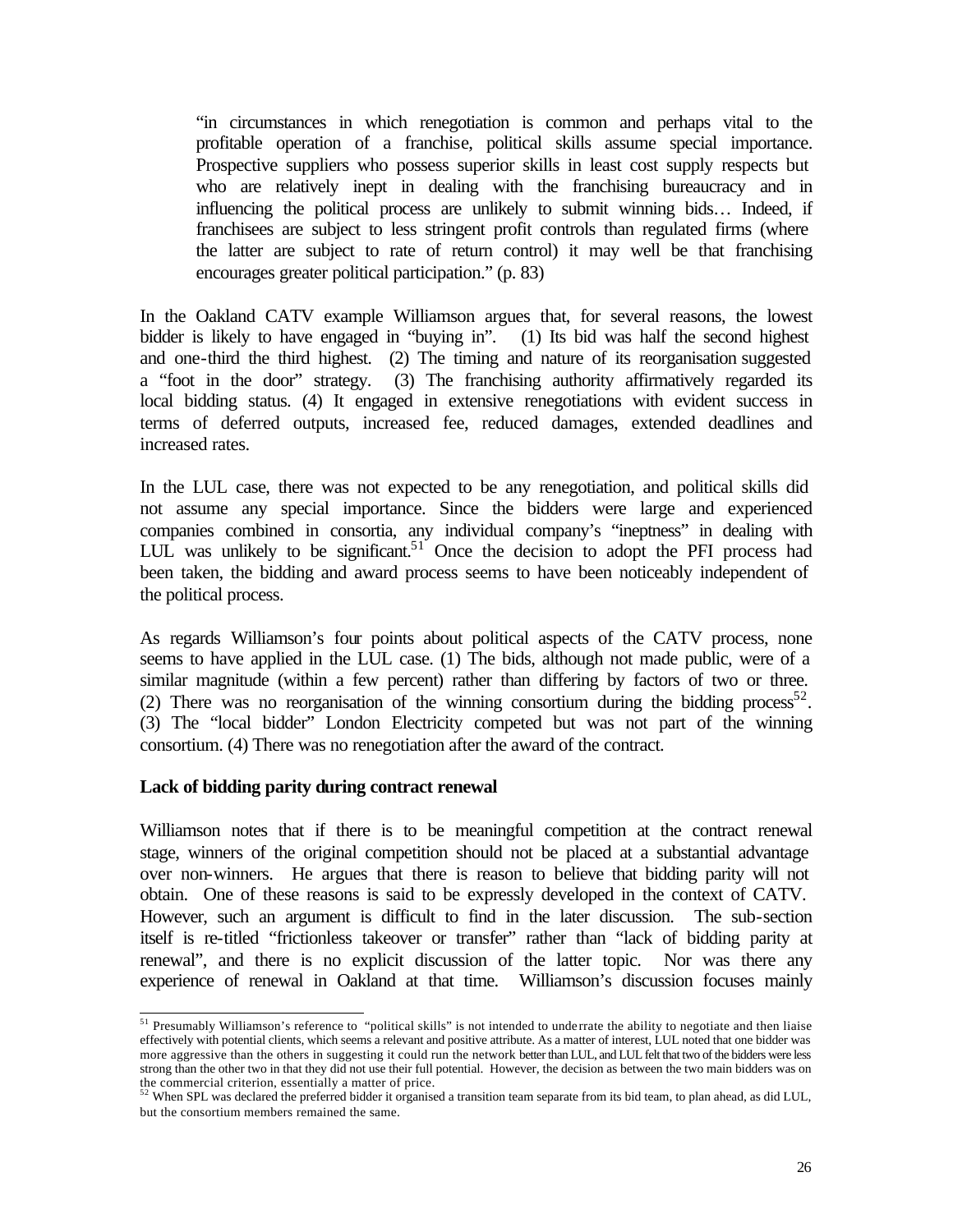on the City of Oakland's unwillingness to buy up the assets and terminate the contract prematurely. He attributes this partly to the human asset problems associated with specialised and experienced staff, and partly to the absence of unambiguous rules for valuing the CATV plant. Any attempt to take over the plant would have led to litigation expenses and delays.

LUL was conscious of the potential problem of lack of bidding parity at renewal. It recognised that complete parity would not be attainable. It also recognised that it was difficult to assess what factors would be relevant, and what circumstances would obtain, in thirty years' time. Since it was not clear what provisions would then be most appropriate, LUL considered it best not to write too much into the contract, nor to devote too much time and resources to this issue.

LUL nonetheless took several steps to make it as feasible as possible for another company to take over and run the electric power system at the end of the contract<sup>53</sup>. (1) The contract envisages that there will be a new tender after thirty years, and requires the Contractor "to take all reasonable steps required by LUL to facilitate the engagement of a successor contractor and/or the resumption by LUL of the provision of the services". (2) The pre-existing assets, including the continuing investment necessary to renew and upgrade them to meet the Ultimate Reversionary Requirement, are made available to the Contractor but revert to LUL ownership. There is provision for an asset audit by LUL at the end of the contract that can be challenged or corrected by the Contractor. (3) The new assets required for the Initial Works are held in the Contractor's ownership in order to finance the up-front spend over the period of the contract and for tax reasons. LUL has the right either a) to purchase these new assets from the Contractor's capital-owning subsidiary at fair market value or to lease them at the greater of a) agreed market rent or b) the cost of maintaining the subsidiary plus a specified annual fee<sup>54</sup>. (4) There is an obligation on the Contractor to provide the IT systems and instruction manuals and intellectual property rights. (5) LUL will obtain rights to the cable wayleaves at the end of the contract, and will own any land used to build substations. (6) It is expected that staff would go to the new contractor at the end of the contract. The contract is acknowledged to be governed by Transfer Regulations that require that staff should transfer on the same terms of employment <sup>55</sup>. The contract precludes the Contractor from substantially altering the numbers or organisation of the employees providing the service, or making any significant change to the terms of their employment, during the 10 months prior to the expiry of the contract.

l  $53$  It also structured the contract to give the bidder the tax benefits of its capital investment. This was reflected in the bid price and said to be a factor in the comparison with the Public Sector Comparator.

 $54$  Since they have no market value outside of the LUL context they might be expected to transfer for a nominal price. Nearly all the capital expenditure is expensed rather than capitalised and depreciated, so there will not be much undepreciated capital expenditure at the end of the contract.

<sup>&</sup>lt;sup>55</sup> The Transfer of Undertakings (Protection of Employment) Regulations 1981 (known as TUPE) provide that "employees employed by the previous employer when the undertaking changes hands *automatically* become employees of the new employer on the same terms and conditions. … Thus employees' continuity of employment is preserved, as are their terms and conditions of employment under their contracts of employment (except for occupational pension rights)." (*Employment Rights on the Transfer of an Undertaking*, PL 699 (REV 1), Employment Department, n.d., emphasis in original) Following negotiations with the trades unions, staff transferring from London Underground were allowed to stay in the LUL pension scheme and continue to receive travel benefits.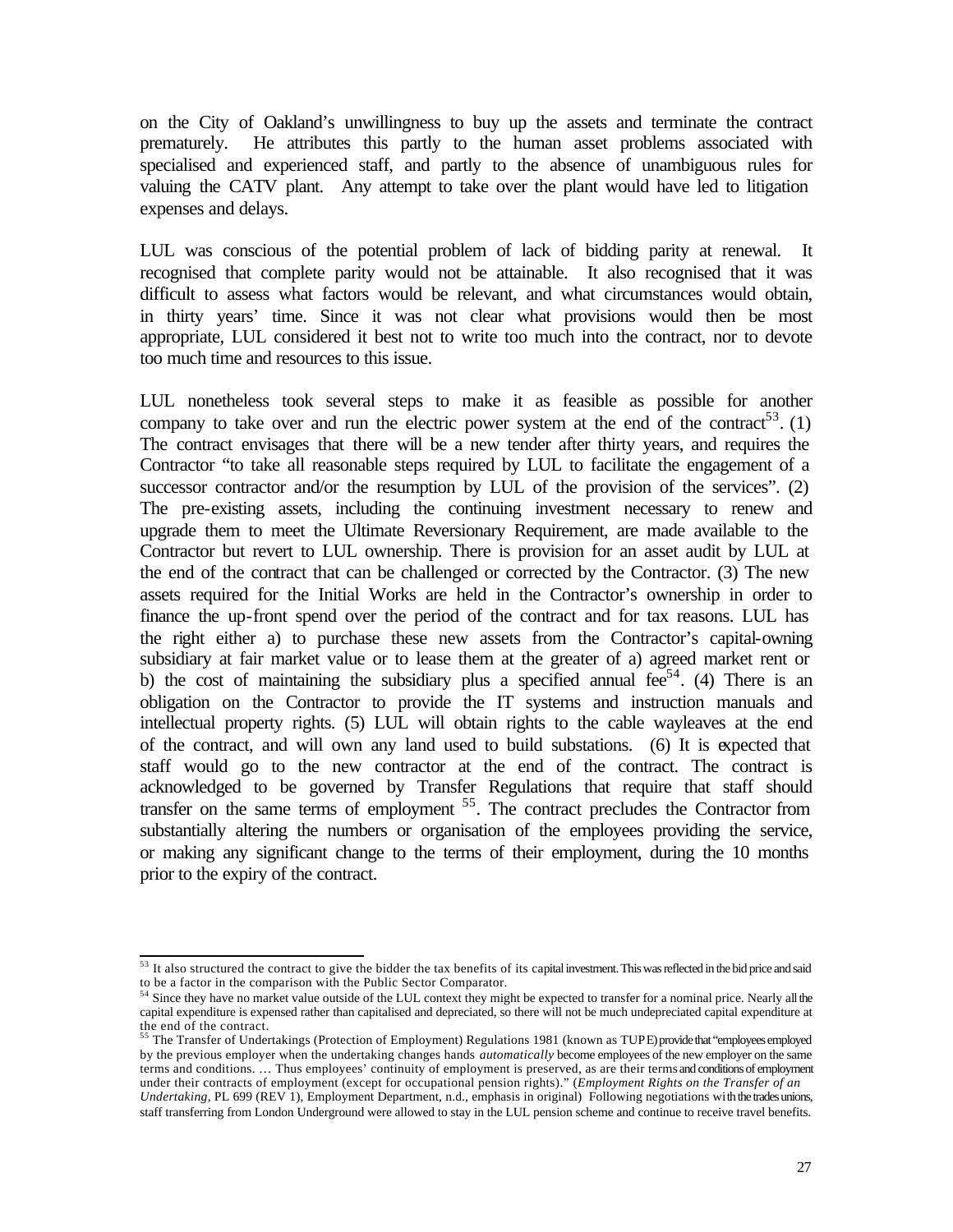It is obviously hoped to avoid premature termination of the contract. Nevertheless, many pages of the contract are devoted to specifying the grounds for doing this, the steps to be taken, and the precise basis of termination payments to be made. So if premature termination were indicated, this should not be precluded by deficiencies in the contract.

## **Summary and actual experience**

In sum, the nature and experience of the SPL/LUL bidding process and contract for the London underground is in many respects the opposite of the corresponding process for Oakland CATV. The initial LUL award criterion was not artificial or obscure, and the resulting competition was effective rather than strained or bogus. Concerns about divergences between price and cost do not seem to loom large in the case of the SPL/LUL contract, either initially or prospectively. The quality standards were welldefined and LUL's staff well able to monitor them. There is no evidence of political issues dominating the process, or of "buying in" by the winning bidder. And LUL built into the contract a significant set of obligations to ensure, as far as reasonably possible, that another company could take over the assets and operate them at the termination of the contract period.

It is too soon to come to a final judgement on the LUL/SPL contract, since as yet it has only been operational for some two and a half years, and much of the contract has yet to be tested. But so far, the contract is working well. More attention is being given to property maintenance than under LUL, including the starting of a buildings data library. Significant improvements in maintenance cycles have been achieved. About £80 million of the projected £100 million initial investment program has been completed. Much of this has been in new batteries and station emergency power facilities, so the effects would not be expected to show up in normal running. Nonetheless, the network is now managed differently, and incentives are stronger.<sup>56</sup> Performance of the power system is more satisfactory than it was under LUL's own management. Specifically, payment of liquidated damages for network failures has been significantly less in the first three years of the contract than it would have been if performance had matched the levels of the previous four years. There have been debates about monitoring, but generally this too is going well.<sup>57</sup>

Experience has suggested to the parties some aspects that, in retrospect, might have been done differently and also some scope for adjustment in future. For example, the deficiency points scheme could usefully have positive points for good performance to offset the negative points for poor performance, i.e. carrots as well as sticks. There might have been some provision for contract review every seven years or so, as provided for in more recent proposed PPP contracts. The provisions for LUL's detailed involvement in monitoring and design might have been relaxed. (To some extent they reflected LUL's

l  $56$  For example, whereas formerly it was simply an internal LUL management target to recover control within one hour of a remote control failure, now SPL receives a penalty under the Deficiency Points regime if control is not re-established within one hour. SPL is considering providing a bonus to its staff if they restore control within the hour.

The contrast with work not covered by PFI/PPP contracts is also worth noting. "under existing systems London underground projects are often late and suffer large cost overruns. The Jubilee Line Extension was 2 years late, and is still not running at full capacity despite a cost overrun of £1400million. The Central Line resignalling work is 6 years late. London Underground enhancement works currently overrun by an average of 20% more than budget."Government/CBI presentation, *op. cit*.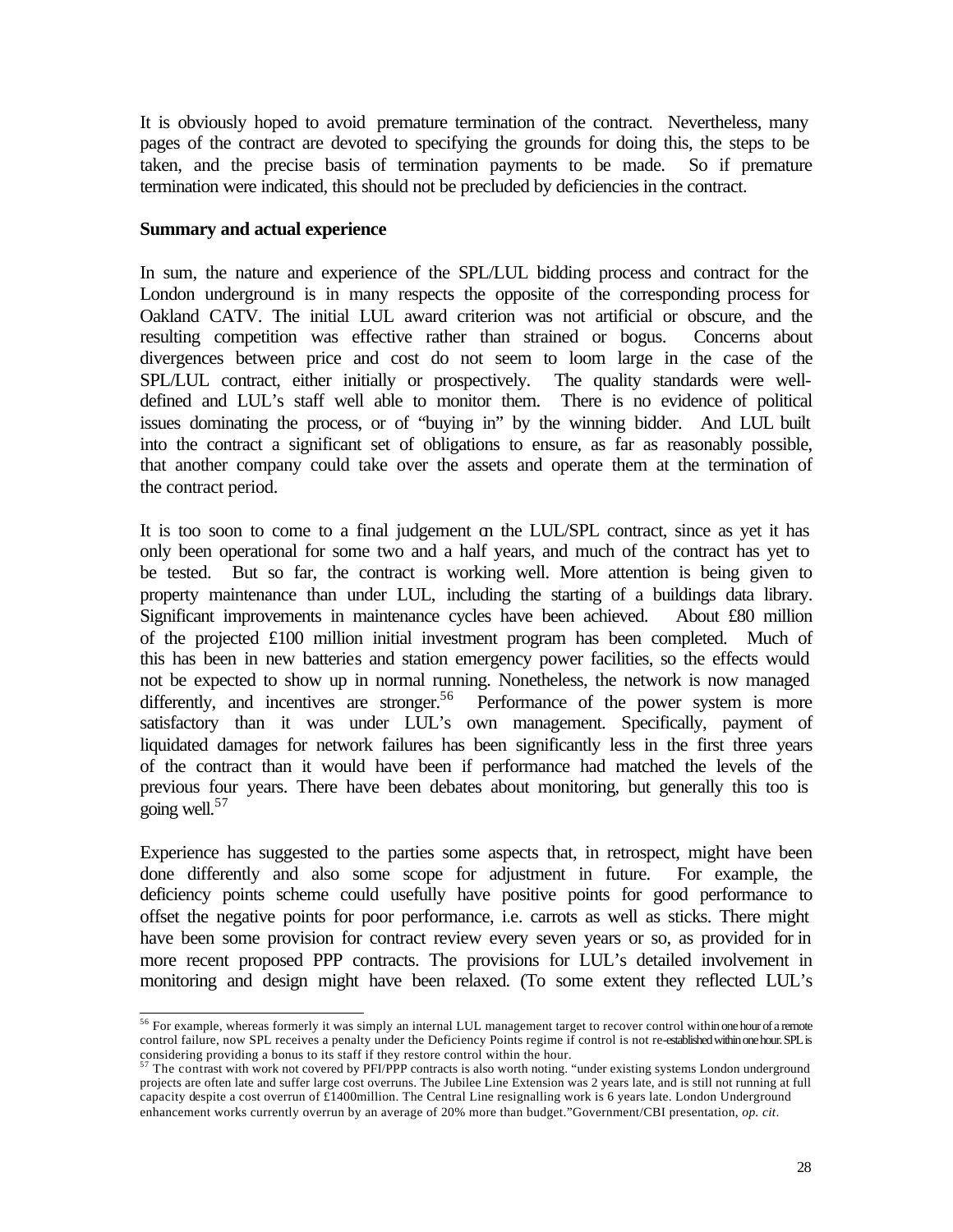previous responsibility for designing and operating the system, rather than the need for such involvement in future.) But for the most part these possible modifications to the contract are relatively minor.<sup>58</sup> Where they are important they can be achieved over time as experience and confidence grow, as indeed is now happening with the monitoring procedures.

# **5. CONCLUSIONS**

The bidding process and subsequent contract between London Underground and Seeboard Powerlink suggest that the arguments of Demsetz, Williamson and Goldberg all have merit, albeit with some qualifications.

Demsetz argued that it was feasible and desirable to put out to competitive tender, a natural monopoly service. Electricity distribution for London Underground has indeed been put out to competitive tender. It appears to be a service where competitive bidding for a long term contract has (to date) demonstrated benefits compared to public ownership and operation.

Williamson, while sceptical about the benefits of franchise bidding in general, acknowledged that there were probably circumstances, such as local service airlines and possibly postal delivery, where regulation or public ownership could advantageously be supplanted by franchise bidding. "The technology for both is well developed, demand is likewise well defined, and idiosyncratic skills appear to be negligible. Furthermore, displacement can be made without serious asset problems – since the base plant … can be owned by government and other assets … will have an active second-hand market." (p. 101) But he did not include the network utilities, and subsequent writers (as cited earlier) have tended to exclude them.<sup>59</sup> Electricity distribution for London Underground nevertheless has the features mentioned by Williamson – well-developed technology, well-defined demand and skills that are largely replicated in the electricity industry generally. The risk of uncertain demand is left with London Underground. The "displacement of assets" problem is handled by retaining "base plant" in London Underground's ownership and transferring the specialised staff with the contract.

The London Underground contract thus gives some support to Demsetz's proposal that competitive bidding could be used to provide utility services characterised by natural monopoly, at least in some circumstances. It suggests that in this way the construction and maintenance of the networks themselves could be exposed to competitive tender, and

l  $58$  A few more examples: There would be advantage is co-locating the LUL interface staff with the Contractor's staff, perhaps on adjacent floors, to encourage teamwork without compromising the separate roles. The Contractor might have taken on lead responsibility for maintaining the safety case. SPL might have suggested a standard of getting to 85 per cent of locations within one hour rather than 100 per cent. As to the contracting process, both parties sought to ensure that those staff who would later be implementing the contract were involved at the negotiating stage, but afterwards there were occasional examples where operating staff

were initially unclear where particular risks were allocated and why.<br><sup>59</sup> One writer does include electricity distribution. "It is clear from our examination of franchising, however, that its greatest scope lies in areas where technology of production is relatively simple and static, where the product or service can be specified with precision, and where significant demand fluctuations seem unlikely within the franchise term. Examples of activities which fulfil these conditions and which might, therefore, be suitable candidates for franchising are transport services (e.g. buses), electricity distribution, cleaning of hospitals and schools, and refuse disposal." Simon Domberger, "Economic Regulation through Franchise Contracts", in Kay, Mayer and Thompson, *op. cit*. pp. 269-83 at p. 282.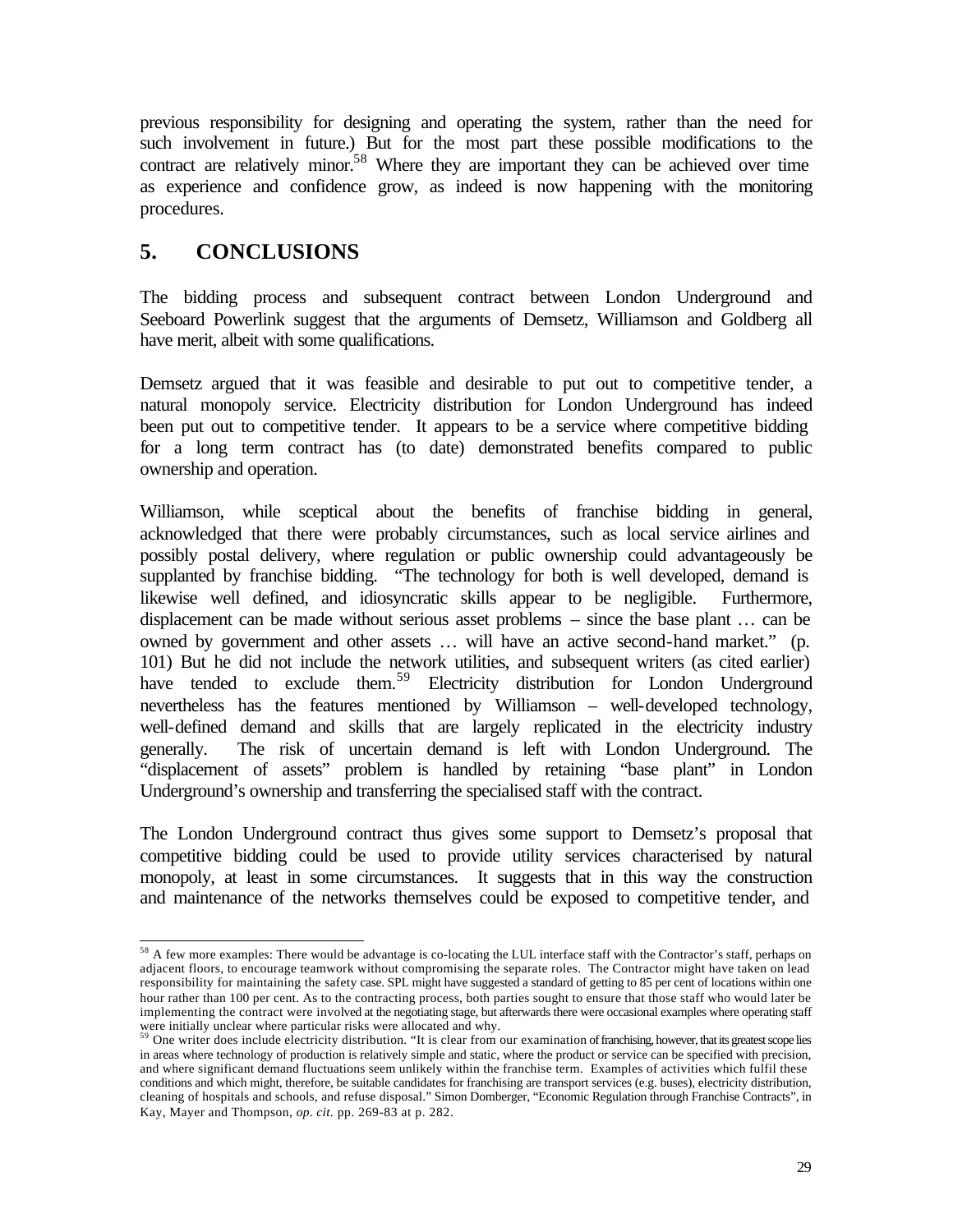hence to the rivalry of the open market place, just as the services across the networks are now competitive in the UK.

Whether long-term or short-term contracts are the best way to do this remains for consideration. Both durations are feasible and in use. Two regional electricity companies (London Electricity Group and TXU Europe) have recently contracted out their distribution services to a joint venture subisidiary (24seven), on short contracts (five years fixed plus a one-year option to extend). 24seven provides each company with infrastructure investment planning, project management, network control, construction and maintenance, and a range of other services including dealing with calls from customers about loss of supply. Williamson noted the advantages of recurrent short-term contracting but also the crucial need for parity among bidders at contract renewal. He saw two obstacles to this: the complexity or cost of equipment valuation, and difficulties associated with transferring specialised "human capital". The 24seven contracts deal with the first problem by leaving ownership of the distribution system assets with the utility, not the bidder. They deal with the second as the LUL/SPL contract does: specifying that the contracts are governed by TUPE regulations that provide for employees automatically to transfer to the new employer on the same terms and conditions. Moreover, "the contracts call on 24seven to prepare *each year* an exit plan for the two asset owners. This means there is a comprehensive plan in place that will allow the asset owner either to reabsorb their part of the 24seven organisation or, the more likely as time goes by, to assign the contract to a competitor.<sup>560</sup>

It would, however, be misleading to suggest that the task of the party letting the contract is done once the contract is signed. The London Underground contract requires that organisation's continued involvement in monitoring and enforcement for the next thirty years. It must negotiate claims for breaches of its dependencies, literally on a daily basis. It must update its growth projections at least annually. It must negotiate and agree allowed increases in charges, which includes making judgements on the allocation of risks and responsibilities for ongoing events. It must decide whether or not to commission new works and if so of what kind, embody them in Variations, and agree price or cost adjustments. In short, London Underground must continue to run its business, of which electricity is just one input, and it must liase continuously with the Contractor in doing so. The same applies to the short-term 24seven contracts.

There is thus a significant ongoing relationship – including provision for adjusting the terms of the agreement over time - that constitutes an important part of what Goldberg calls an administered contract. Yet the administered contract here is not a regulatory contract in the sense of US rate of return regulation or UK RPI-X regulation. The main points of difference may be summarised as follows. Once the contract has been bid for and agreed, prices and revenues for the specified work are fixed for thirty years, and not set on a cost-plus basis. There is no transfer of ownership of assets to SPL, no capital rate base or agreed rate of return, no approval process (ex ante or ex post) for operating or

l  $60$  Richard Harpley, "Management of essential infrastructure: a socially acceptable model for utility asset ownership and operation separation", 24seven, March 2001. For further discussion of the 24seven contracts, see The FT Interview with David Owens (chief executive of 24seven), PowerUK Issue 84, February 2001, pp. 25-8; S C Littlechild, Contracting for electricity distribution services, PowerUK Issue 87, May 2001.